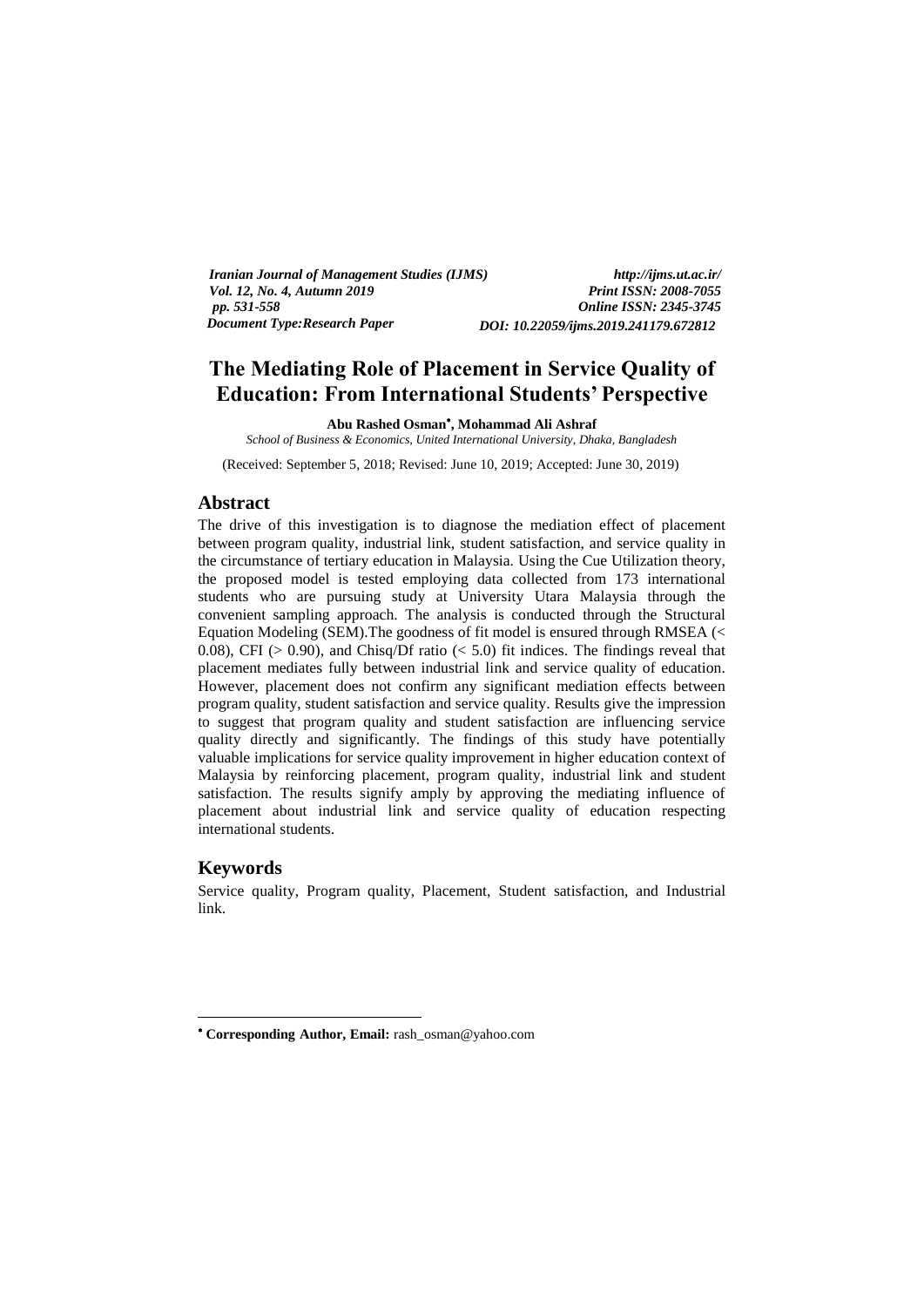# **Introduction**

Malaysia has emerged as an important destination for students from the Middle East. Malaysia provides excellent education and adequate security thus it becomes fertile ground for higher studies among international students (Sirat, 2008). Malaysia has one of the highest numbers of international students pursuing higher education and over the past decade, the country had become the fastest growing destination for international students, attracting an annual growth of over sixteen percent (The Daily Sun, 2015). According to a prediction, the country is on track to achieve the goal of welcoming 200,000 international students by 2020 in line with Malaysia's intention of becoming an international and regional education hub (Yeoh, 2016). In Malaysia, higher education is a main industry and performs an imperative job in national advancement. The present condition in Malaysia is extremely vibrant, reasonable and challenging.

In total quantity of students registered in higher education institutions in Malaysia in 2010 stood at 1,134,134, of which 568,731 students (50.1%) are registered at the government funded institutions (MOHE, 2010). Total 86,923 international students from 141 countries enrolled in higher education institutions in 2010 and they are contributed hugely to the Malaysian budget by means of overseas trade incomes from the inflow of international students (MOHE, 2010). In the context of higher education, quality of education services is getting priority because of rivalry among colleges, internationalization inner force, higher desire towards advanced education institution, an increase in educational cost charges, and the characterization of education as an attractive service (Kwek et al., 2010).

Service quality of a higher institution is normally evaluated by utilizing student judgment and the contention is that college students are the main clients of universities (Sakthivel et al., 2005; Hill 1995). High service excellence is gradually more essential for the continued existence of a business entity or an organization and to remain competitive. Inadequate research has been expounded on the excellence of services until the time of 1970s, once it is perceived that services connected with the encounters of customers for the period of the service providing, proposing the significance to extend in the investigation of services and all the more explicitly in the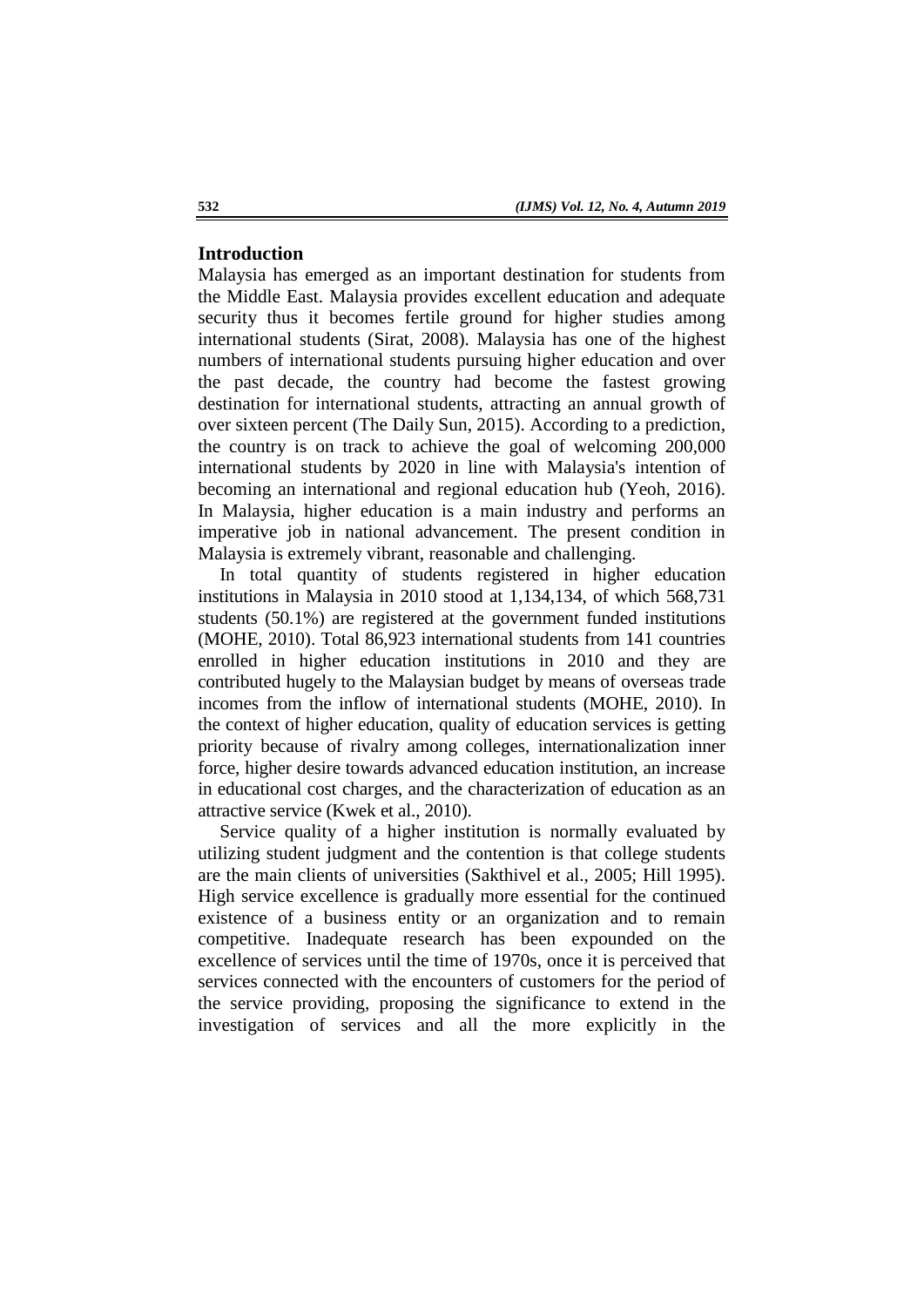investigation of their value (Porral & Mangin, 2013).Therefore, assessing service quality is emerging as a vital issue in higher education (HE). In this connection, Yaghoubi, Salehi, and Moloudi (2011) stated that service quality has become an essential issue to organizations due to the huge growth of service industries.

Thus, the objective of this study is to examine the mediation effect of placement between program quality, industrial link, student satisfaction, and service quality of education in the context of tertiary education on international students at University Utara Malaysia. The study exposed perceptions of international students towards the quality of education services. The present study contributes to our understanding of what international students expect to receive when they are engaged in higher education aboard and how to improve the quality education services to satisfy their requirements and improve their overall perceptions. A little research has performed considering mediating variable *placement* to examine service quality of education on international students in Malaysian higher education perspective. This gap inspired the authors to observe how the variable influences on service quality of education from international students' perspectives.

Furthermore, student satisfaction is placed as an antecedent of service quality in this study which is certainly a rare effort. In this regard, Bitner (1990) endorsed that consumer satisfaction ought to be considered as a predecessor of service excellence. Despite what might be expected, Parasuraman et al. (1985) and Cronin and Taylor (1992) expressed that service quality ought to be set prior consumer satisfaction. There is a general perception surrounded by experts that there is a connection between service quality and customer satisfaction yet what isn't clear is the path of this affiliation. Hence, examiners imagined an exceptional opportunity to reexamine to the connection as a theoretical gap.

This research is organized as follows: The subsequent segment highlights a theoretical underpinning and past research which is then followed by the literature review, research framework and hypothesis, research method, and the results section. The final section of this paper discusses the conclusion.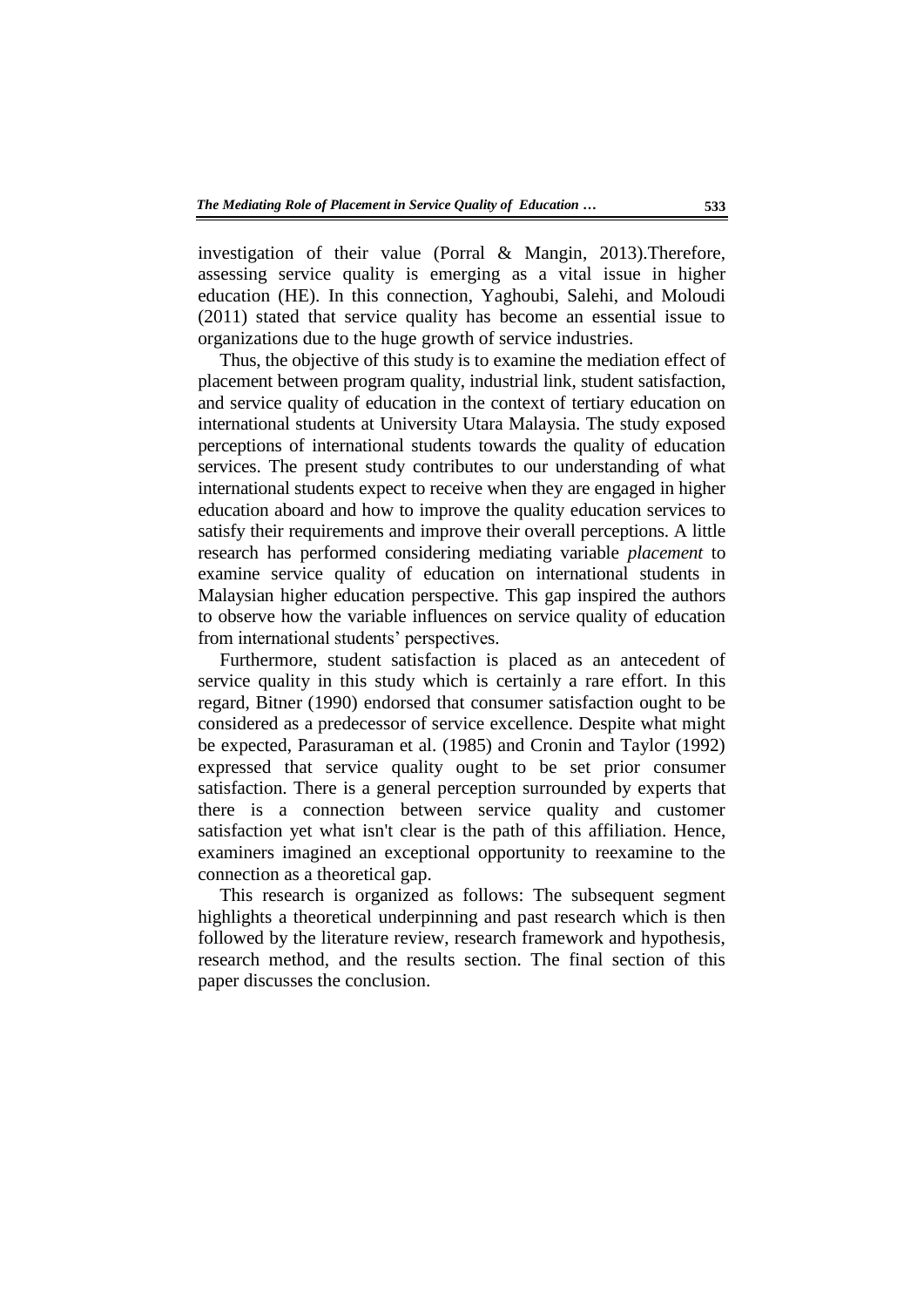#### **Theoretical Underpinnings and Past Research**

The Cue Utilization Theory was developed by Jerry C. Olson in 1972 and it debates that product or service comprises of several arrays of signals that work as surrogate indicators of product or service quality. Cue Utilization Theory is a concept that has been used in marketing for years to determine why consumers react differently to a given product. There are both inherent and external signs assist clients with determining quality towards a specific item or service. Natural signals are those prompts that are inborn to an item. Literature has demonstrated that consumers will in general utilize a mix of both extraneous and inborn signs while assessing the nature of merchandise (Richardson et al., 1994). External properties are those aspects that identify with the fundamental object yet are not an inborn essence of the object. Essentially, external signals are product related to deliver facts, for example, trademark and value (Reimer and Kuehn, 2005).

This arrangement is regarded to be a universal structure which isn't limited to only two proportions of value in light of the fact that there is no common settlement with regards to the nature or substance of service quality measurements (Brady & Cronin, 2001). However, there is a common perspective that service quality is a multi-facets or multi-property construct (Kang & James, 2004; Grönroos, 1990 & Parasuraman et al.1985, 1988). In this study, program quality is considered as an intrinsic cue and industrial link, student satisfaction, and placement are considered as extrinsic cues for determining quality education.



**Fig. 1. The Cue Utilization Theory of Service Quality Source: Jerry C. Olson (1972)**

# **Literature Review Service Quality**

Service quality is tied in with giving something elusive in a manner that satisfies the end user and that ideally offers a few incentives to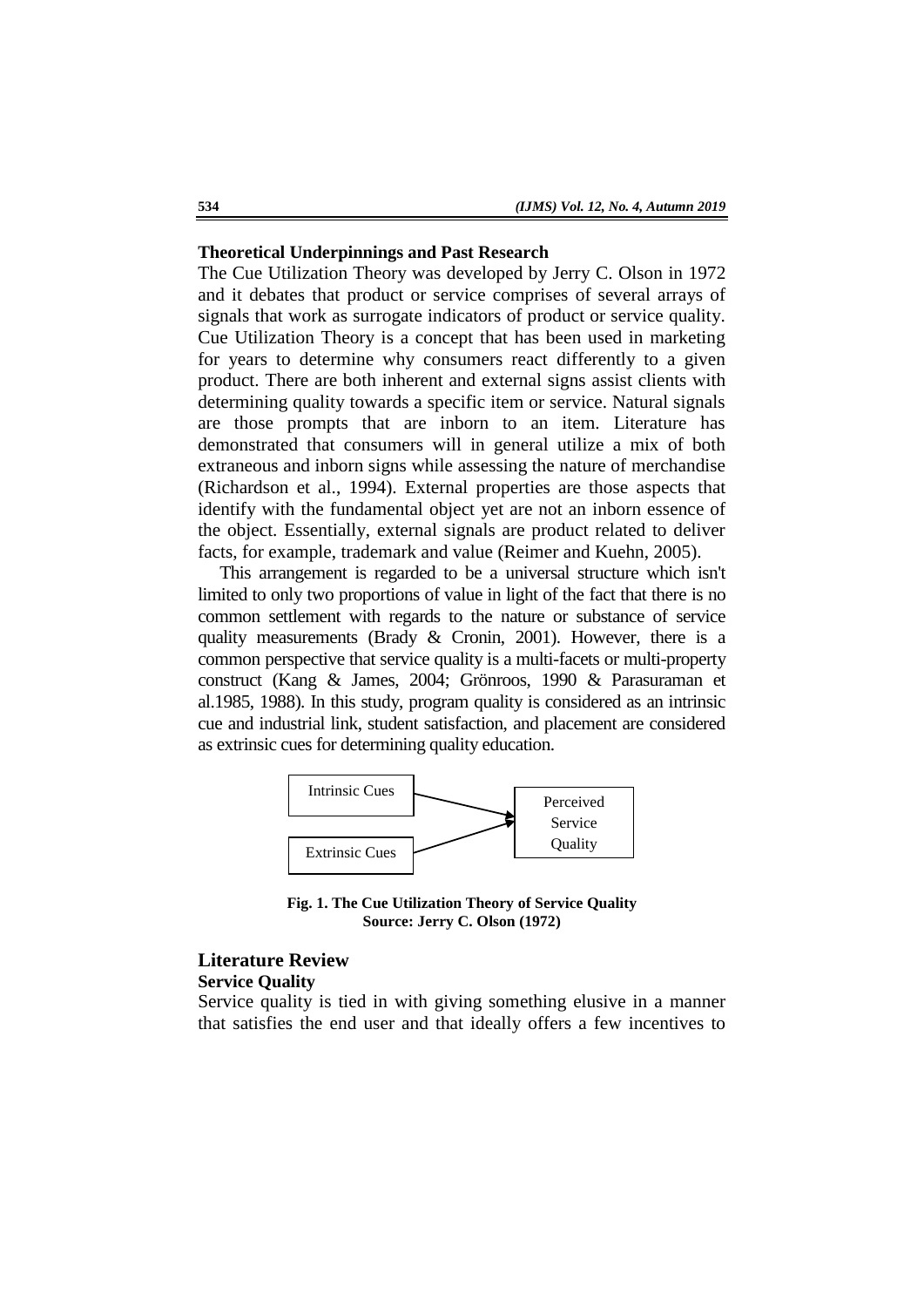buyers (Brysland & Curry, 2001). Johnson and Winchell (1988) characterize the service quality as the totality of highlights and attributes of a product or service that bears on its capacity to fulfill implied needs. Gronroos (1984) perceives the need and convenience of creating measures of service quality. In a college setting, service quality can be viewed as the students' impression of whether their program and program related experiences were fantastic (Porral & Mangin, 2013). Furthermore, good service quality of education can diminish the high joblessness rate of a country (Passey & Samways, 2016). Oldfield and Baron (2000) brought up that managers of advanced education should concentrate on student view of learning quality. Consequently, service superiority in advanced education is expected to assess from end to end the student's point of view.

Parasuraman et al. (1985) created SERVQUAL (gap related device), a broadly perceived device for estimating service quality. Conversely, the SERVPERF (completely-performance based) an additional standard instrument was created by Cronin and Taylor (1992). They discussed that SERVPERF clarifies a more noteworthy degree of variation in a total proportion of service quality than ensures SERVQUAL. Because of a lesser amount of foreseeable intensity of SERVQUAL show, this endeavor conveyed SERVPERF model to abridge the weakness. In this study, five dimensions of SERVPERF proposed by Cronin and Taylor (1992) have been adapted to measure service quality of education in perspective of international students.

### **Placement**

Placement improves students' acquaintance with practical work and makes possible them to reflect constructively on issues related to work; to help students to assess and realize how work experience and upcoming professional development; to develop employability skills, intellectual skills, key skills, personal attributes, knowledge about how organizations work; maintains and develops links between the university, the industry and the community (University of Ulster, 2001). Placement provides a greatly related educational experience that is valued by students and that usually lives up to their expectations (Juznic & Pymn, 2011).

In a study, Geng-Qing Chi and Gursoy (2009) observe that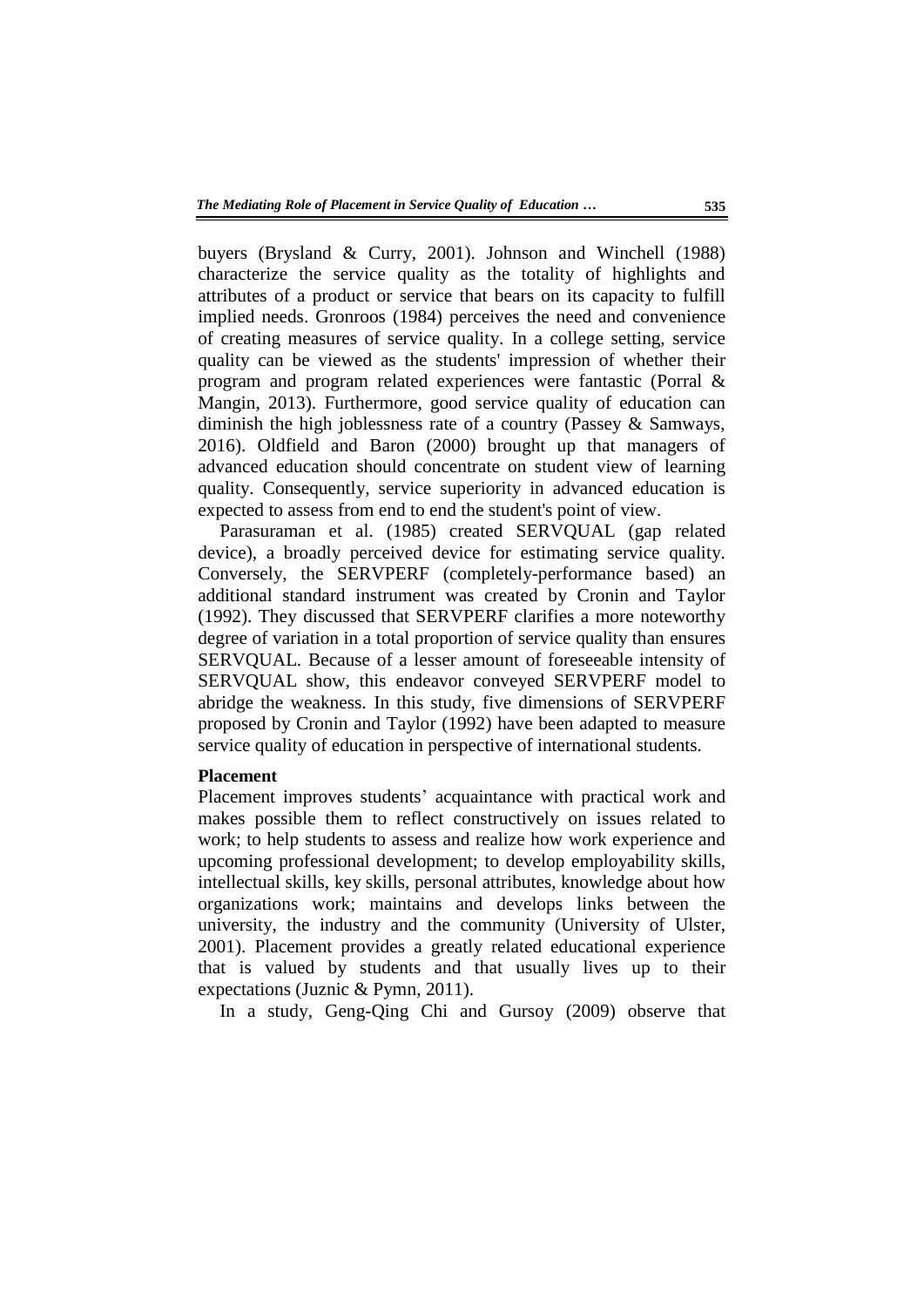institutions need to put in further capitals on refining the quality of their programs. They also emphasized that industry inclined to hire more future managers from particular universities if they perceive their education quality is "better" than that of others. Ellis and Moon (1998a) express that employers" perceptions of a university were enormously colored by the quality of the placement service. Walsh and Byrne (2013) report that reputation, location of the college and content of courses have impact on work placement.

# **Program quality and Placement**

Senthi and Arulraj (2011) mention that 'teaching methodology' in terms of 6 items in their study such as relevant curriculum, teaching and learning support, theoretical and practical knowledge of academic staff, course material, degree to which exams are representative of courses taught, extent to which academic staff are up to date in their subject. This study found that there was a significant impact of "teaching methodology" on the mediating factor placement. The study also found that "teaching methodology" explained 41% variation. Here, 'teaching methodology' is representing program quality because items used in this study are very similar to other studies such as Angell et al. (2008), and Gatfield et al. (1999).

Dopson and Tas (2004) contend that educational programs ought to be verbalized in two different ways to get ready graduates for a prosperous profession in the trade - the educational programs ought not just give the drive to students to learn expected aptitudes to maintain a business yet in addition enable them to accomplish a considerable knowledge on the most proficient method to deal with their staffs. Other investigators disagree that in designing a syllabus, educationalists must think through the three main segments of hospitality education: fundamental knowledge, skills, and values (Gursoy & Swanger, 2004, 2005). Program quality and its components lead students to acquire substantial knowledge, and values. Therefore, they earn necessary skills to run the business efficiently and consequently they can get a successful career in the industry. Thus,

H1: Program quality has a significant positive effect on placement.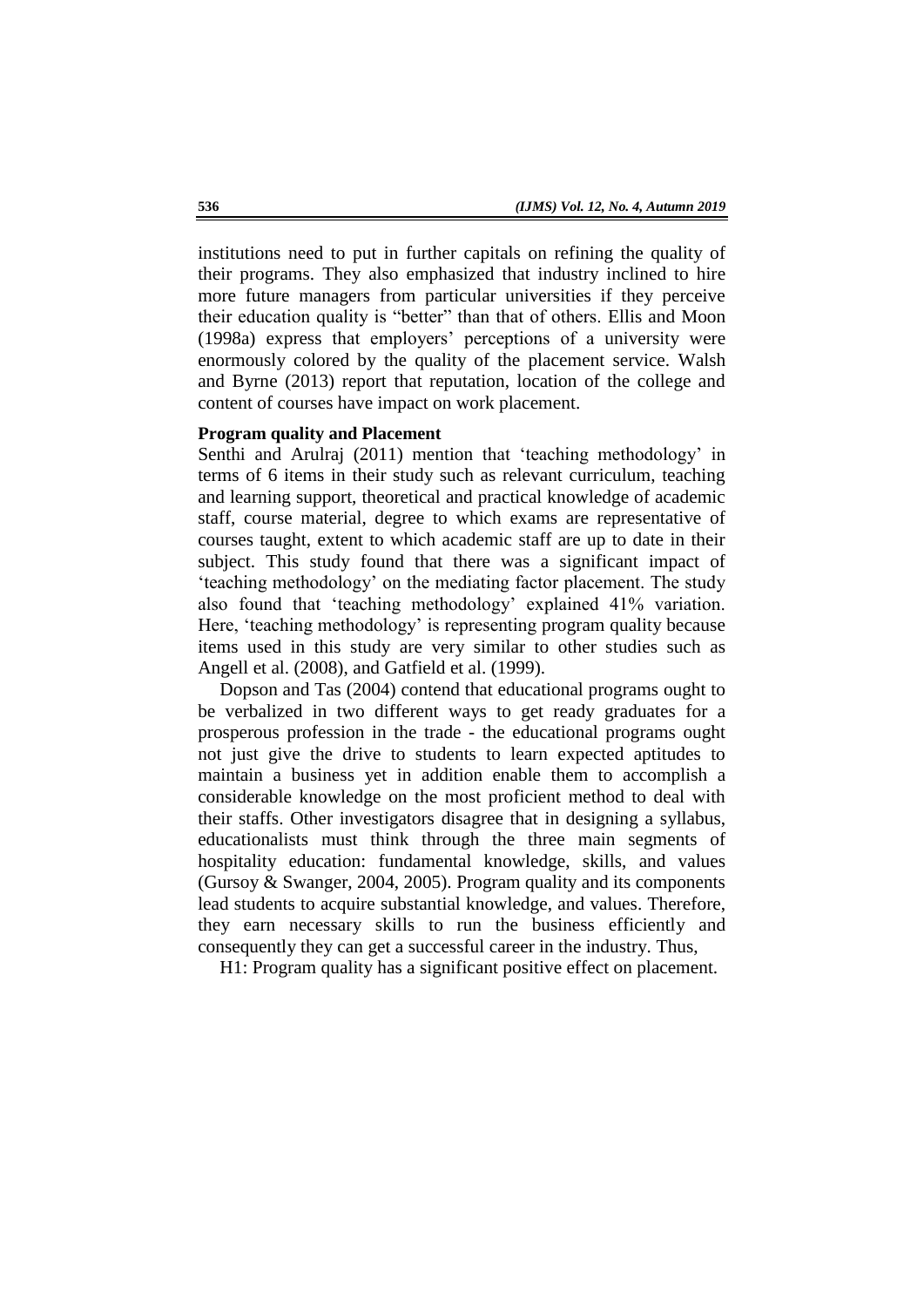#### **Industry Links and Placement**

It is needed to create a three-way relationship of patrons such as university, host organization and student (Espelt et al., 2005). Rehman and Chaudhry (2005) suggest that practical training provides in depth of knowledge about the place of work and as well permit graduates to develop meaningful strategic relations inside the industry still in advance they have accomplished their ceremonial education. These sorts of associations not simply assist their lessons but also enhance job opportunities. Dawson et al. (2009) reported that potential employers were willing to hire those who had practical training. In this relation, Booth (2004) explicitly calls for increased linkages between SMEs and higher education institutions in order to raise awareness of employment opportunities in such businesses. Internships build up the affiliation between industries and universities, which might boost up joint investigation prospects, and increase university and enterprise image among learners. Developing and maintaining long-standing associations between the industry and the university possibly will help both entities by elevating job prospects for potential former students (Walo, 2001). Industrial link can create long-term relationship with various industries, thus it can create employment opportunities for students. Therefore,

H2: Industrial link has a significant positive effect on placement.

#### **Satisfaction and Placement**

Student satisfaction comes from practical experience, which is the contributing factor of placement. Over 90% of Australian students rated placement as a valuable or a very valuable, with 80% students reported it was superior or a huge improvement, than their hopes. Some 83% Slovenian students reported it was worthwhile, and 54% reported that it was enriched, or a huge improvement, than their hopes. Slovenian students were disappointed by their placement concerning the short length of time of three weeks as being too little, weak control while on employment, and reporting managers were very eventful or poorly organized for advising (Juznic & Pymm, 2011). Hence, it may be stated that students are not whimsically satisfied. Their satisfaction means that they have added value in their lives. This value usually fosters students towards better job opportunity. Thus,

H3: Student satisfaction has a significant positive effect on placement.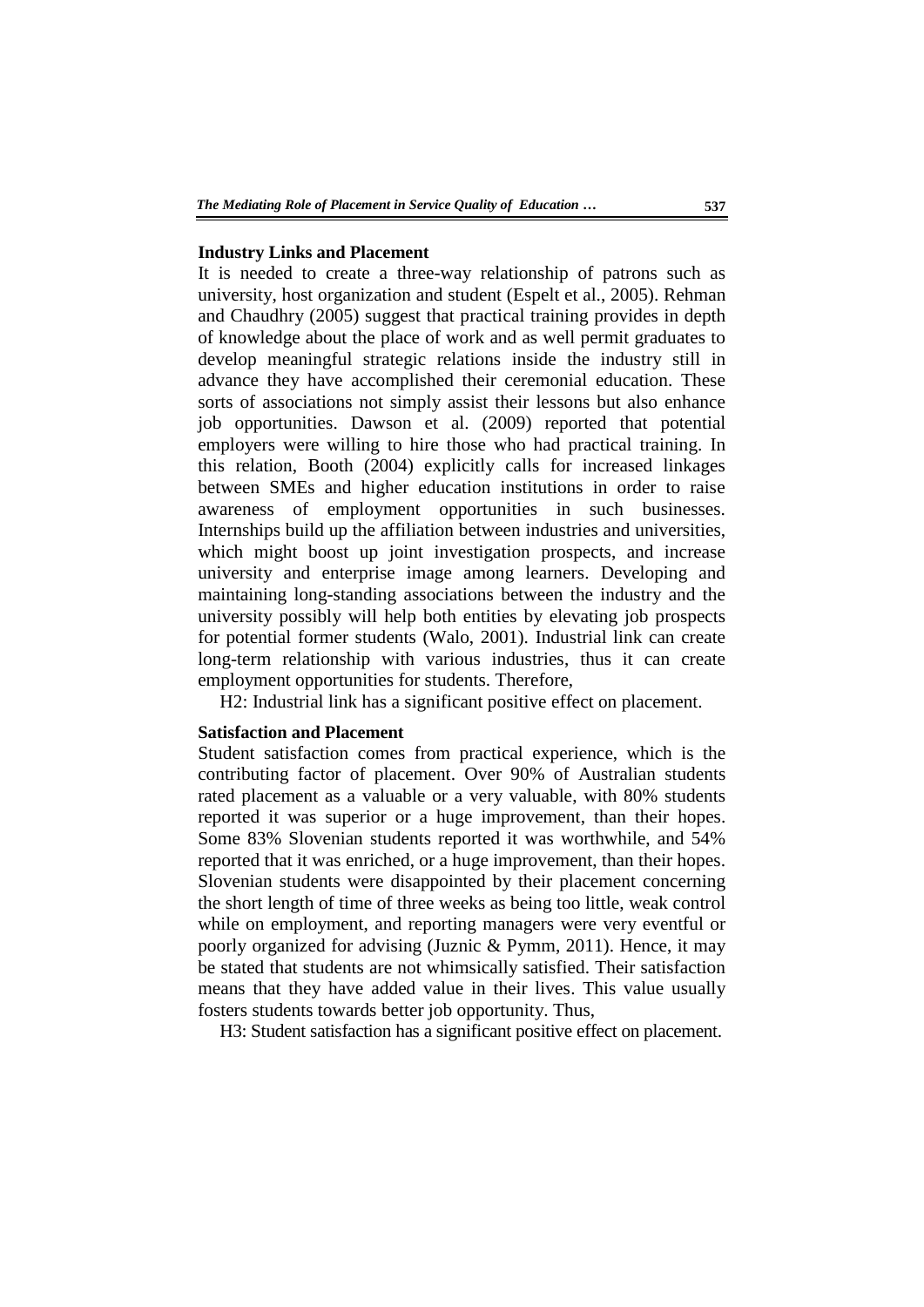# **Placement and Service Quality of Education**

Senthikumar and Arulraj (2011) claimed that the placement was the superior way of interaction for enhancing image of the quality education. Virtually, their model exposes that the quality of education is based on the quality faculty, the excellent physical facilities, and a broad range of programs which molded the diverse student body to improve the employability of the former students (i.e. placement as mediating factor). Juznic and Pymm (2011) stated that placements contribute truly with the pertinent educational experience that is praised by learners and it also affords with the prospect to earn precious expertise and knowledge for future employment. Kaur and Bhalla (2015) expressed that placement was an important factor for quality of higher education directly. Recently, Rudhumbu, Tirumalai and Kumari (2017) suggested that employment prospects of graduates had very high influence on students' choice towards a university. Basically, students become mature through placement and become a warrior to fight with competitive world to snatch a job and sustain in the job. Ultimately, service quality of education recognizes itself as a reflection of placement. Thus,

H4: Placement has a significant positive effect on service quality of education.

#### **Program Quality and Service Quality of Education**

Numerous service quality investigations connected to tertiary education, program quality has been regarded as a significant element of service quality. Empirical studies reveal that the program quality aspect is accessible in the tertiary education literature (Abdullah, 2006). Notably, the prospects of the service/product itself (e.g. degree programs) and the consequence of service feeding (e.g. knowledge gain) are two diverse aspects in the intake of tertiary education services. As a result, it is wise to disintegrate program quality from outcomes. Ko and Pastore"s (2005) reinforced the standing of program quality in the recreational sport model through the focus group discussion and exploratory factor exploration. In this recommended model, program quality is demarcated through the four subdimensions: such as syllabus, academic facilities, industry interaction, and input quality. Curricula should be meaningful, valuable, and beneficial to learner"s career prospect. It also enriches students with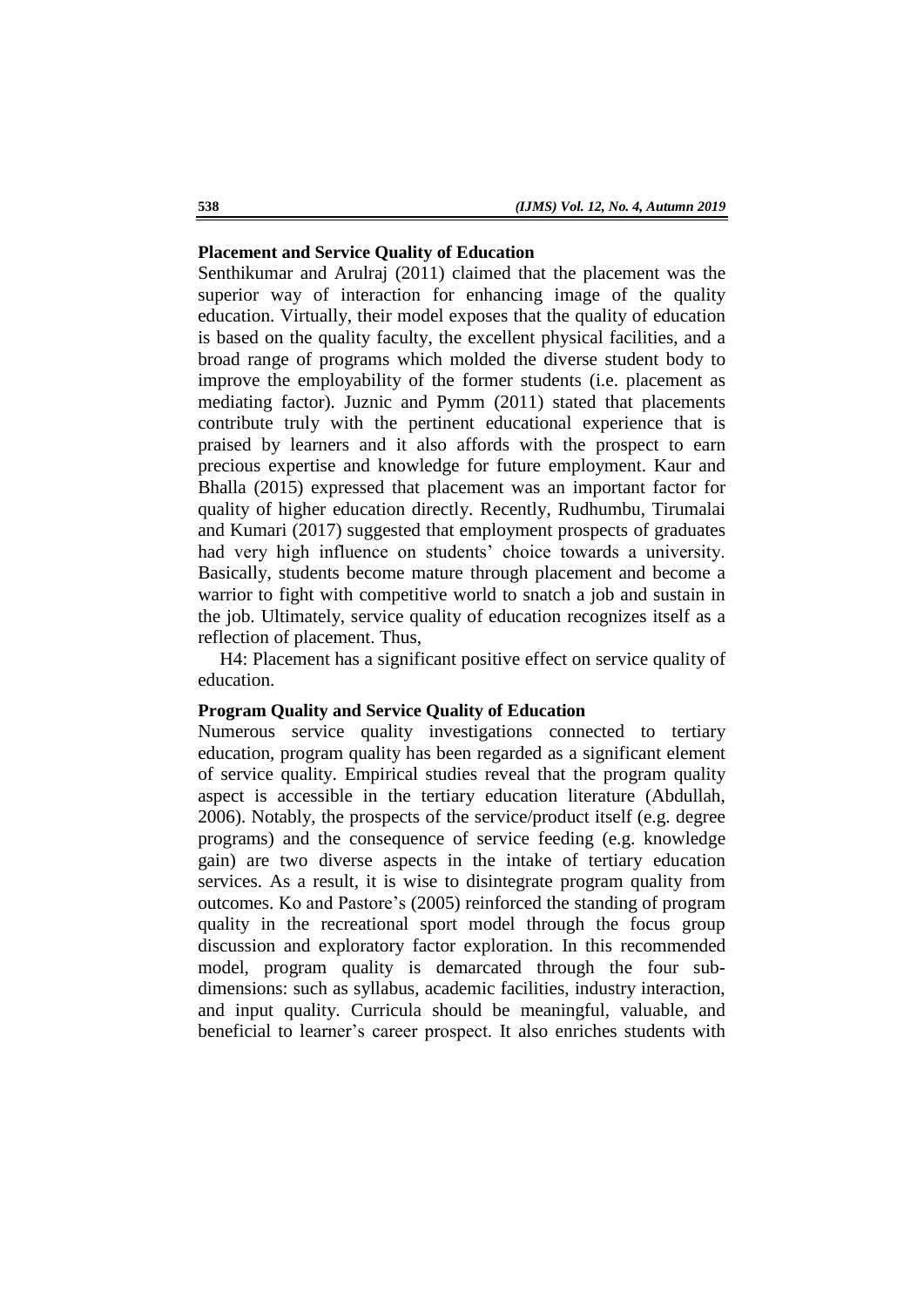contemporary knowledge which give directions to expertise and practices. Hence, it creates request for job seekers in the industries and reduces lead time for receiving a job offer. Furthermore, Hameed and Amjad (2011) empirically tested that faculty, advisory staff and the classes have a significant influence on the students" higher education experience. Recently, Osman, Saputra and Luis (2018) empirically justified that program quality has a significant impact on service quality in higher education perspective. Hence, the hypothesis is:

H5: Program quality has a significant positive effect on service quality of education.

# **Industrial link and Service Quality of Education**

Angell et al. (2008) found in their study that the "academic" and "industry links" aspects of service quality were the most critical to postgraduate students. This finding perhaps indicates that postgraduate students are focusing about career through industrial links and considering it an aspect of service quality. Jain et al. (2013) mentioned that "*industrial interaction*" was accounted for 8.028 percent of the variance in their study. The three items defining this factor such as organizes for summer internships, organizes industrial tours and guest lectures from industry experts with factor loadings 0.811, 0.798, and 0.705 respectively. The study also demonstrated that *industry interaction* was positively correlated with overall service quality (tstatistic  $= 3.1$ , significant at 0.05 level). Industrial link creates job opportunities for students and this link constantly exposes image of the university through student placement. As a result, students distinguish industrial link as a feature of service quality. Hence, the hypothesized is:

H6: Industrial link has a significant positive effect on service quality of education.

# **Student Satisfaction and Service Quality of Education**

According to Huang (2010) there is a strong positive correlation between the overall service quality and student satisfaction. Kemboi et al. (2014) in their study revealed that the provision of quality services was significantly related to customer satisfaction about SMEs (standardized coefficient = 0.396, significant at  $p < 0.001$  level). A few more scholars also endorsed that service quality had positive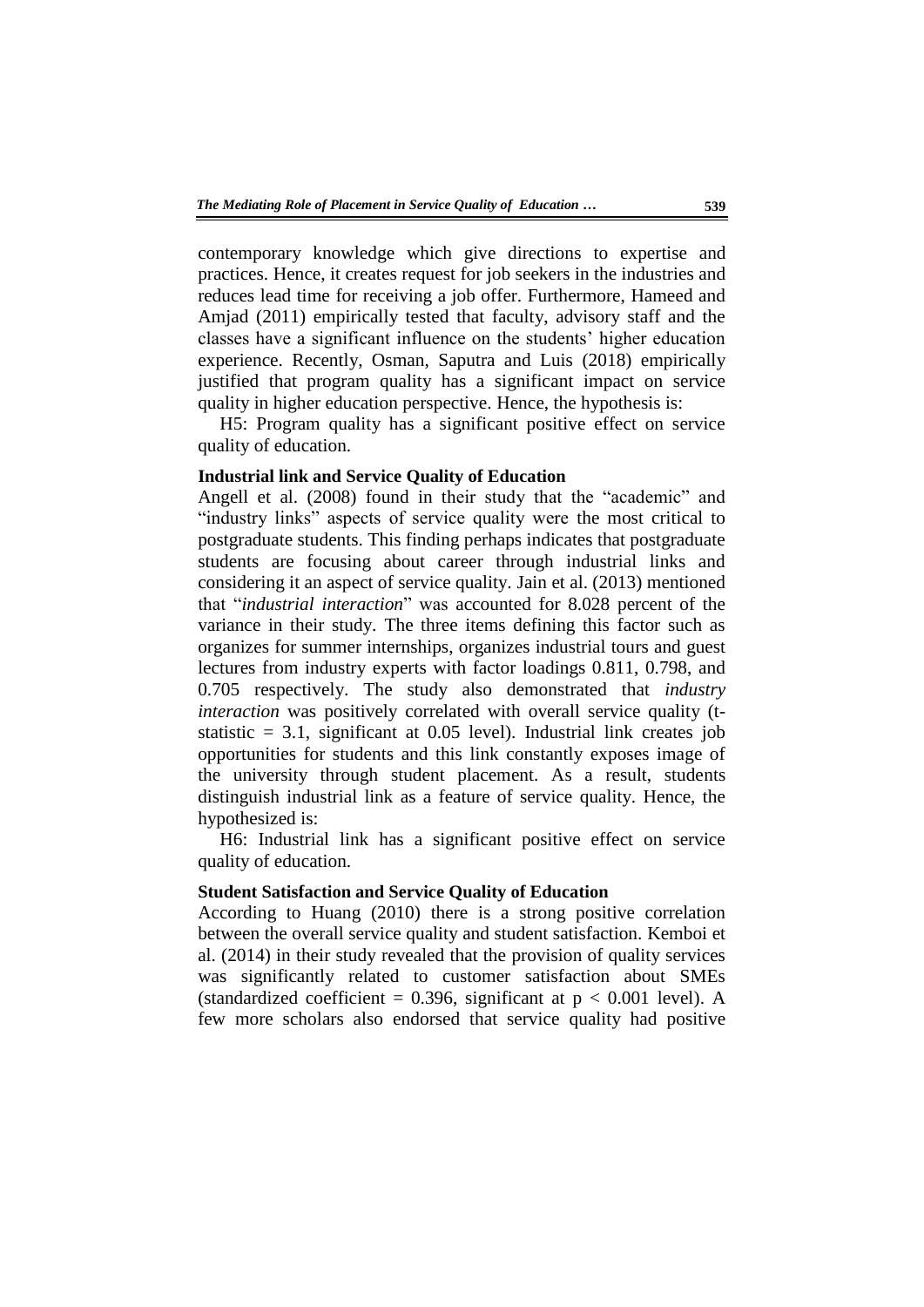influence on customer satisfaction (Alves & Raposo, 2010; Caruana et al., 2000; Chodzaza & Gombachika, 2013; Gruber et al., 2010; Sulieman, 2013; Wilkins & Balakrishnan, 2013). In connection with higher education, Subrahmanyam (2017) statistically proved that students' perceived service quality is a key antecedent to students' satisfaction, motivation and loyalty. On the contrary, a quite few scholars stressed that customer satisfaction had a significant positive impact on service quality (Bitner, 1990; Sultan and Wong, 2012). To wipe out the controversy above, this study has taken the initiative to validate the relationship once again. Thus,

H7: Student satisfaction has a significant positive effect on service quality of education

#### **Mediating Role of Placement**

Placement in the mediating position is hardly ever exposed in the paradigm of program quality, industrial link, student satisfaction, and service quality in higher education. Dopson and Tas (2004) debate that curriculum must be designed in such a way that is helpful for student to learn required skills and also to gain a successful career in the industry. This argument is indicating the influence of program quality on placement because curriculum is one of the dimensions of program quality (Angell et al., 2008; Kwan & Ng, 1999; Navarro et al., 2005). Several researchers highlighted that the students focus about their career through industrial links (Angell et al., 2008; Jain et al., 2013). Thus, it can be said that industrial link influences placement. Furthermore, student satisfaction derives from real-world experiences of education which is the contributing aspect of placement (Juznic & Pymm, 2011). Recently, Kaur and Bhalla (2015) conveyed that placement is an essential aspect for endorsing service quality of higher education. Thus, it can be postulated that placement is reflecting the essence of service quality. Visualizing the literature review above, the study formulated several paths such as program quality  $\rightarrow$  placement, industrial link  $\rightarrow$  placement, student satisfaction  $\rightarrow$  placement and placement  $\rightarrow$  service quality of education. In view of these paths, the study justified a mediating role of placement and logically formulated three hypotheses as follows:

H8: Placement is mediating between program quality and service quality of education.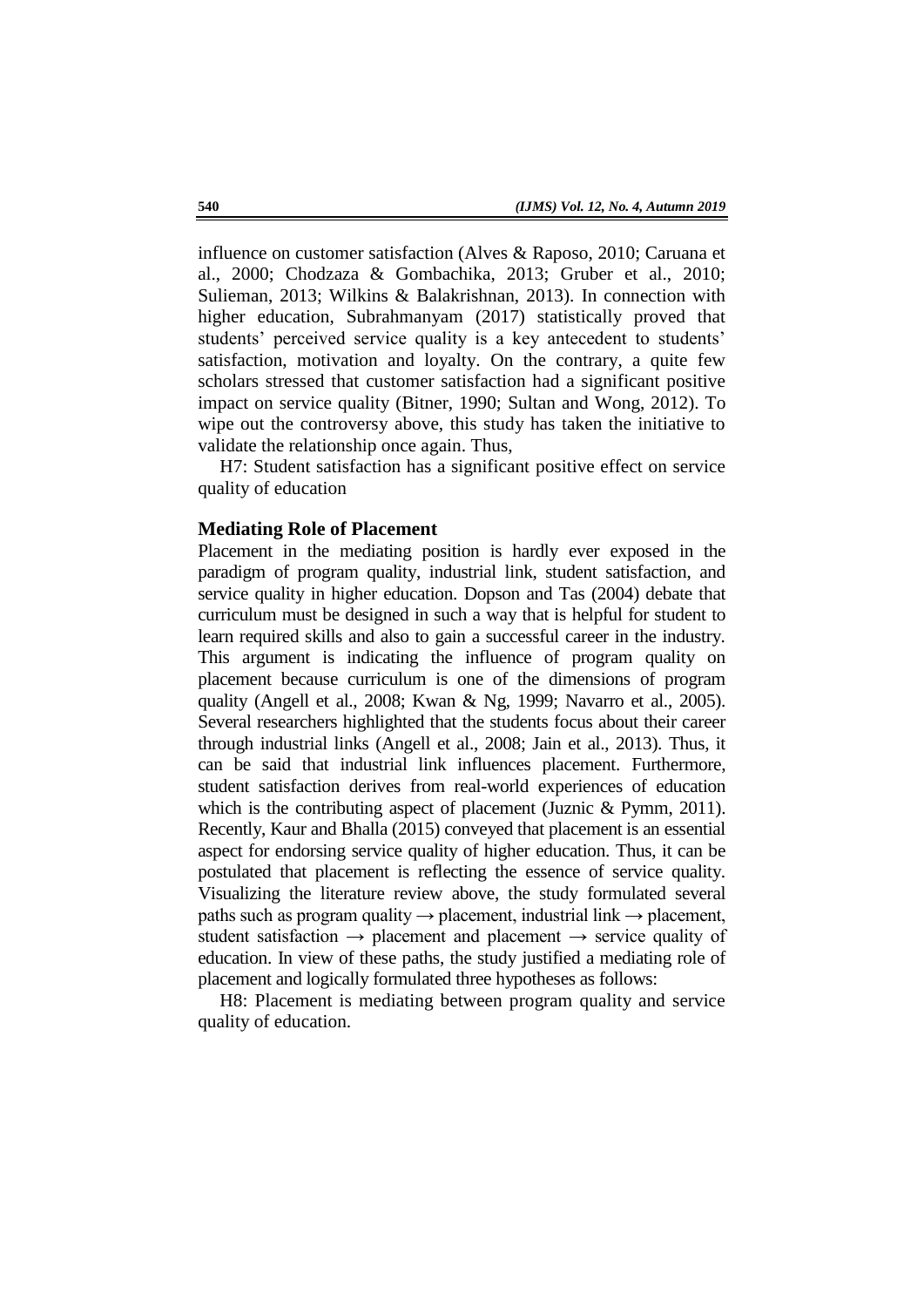H9: Placement is mediating between industrial link and service quality of education.

H10: Placement is mediating between student satisfaction and service quality of education.

#### **Research Framework and Hypotheses**

Based on pertinent literature review, the study formulates the antecedents of service quality of education (see Figure 2). In the research framework, it shows that placement is direct predictors of service quality of education while program quality, industrial link, and satisfaction are direct antecedents of placement. The literature indicates that placement direct antecedents of service quality of education. The three exogenous variables of program quality, industrial link, and satisfaction each contain seven, six and three manifesting (observed) variables respectively. For endogenous latent variables quality education, and placement, the manifesting variables are 22, and 7 respectively. This is a second order structural model thus service quality (dependent variable) is measured through five dimensions such as tangibility, reliability, responsiveness, assurance and empathy and each dimension occupied four, five, four, four, and five items respectively. Afterwards, ten hypotheses are derived from the conceptual model for the study.



**Fig. 2. Conceptual Research Framework**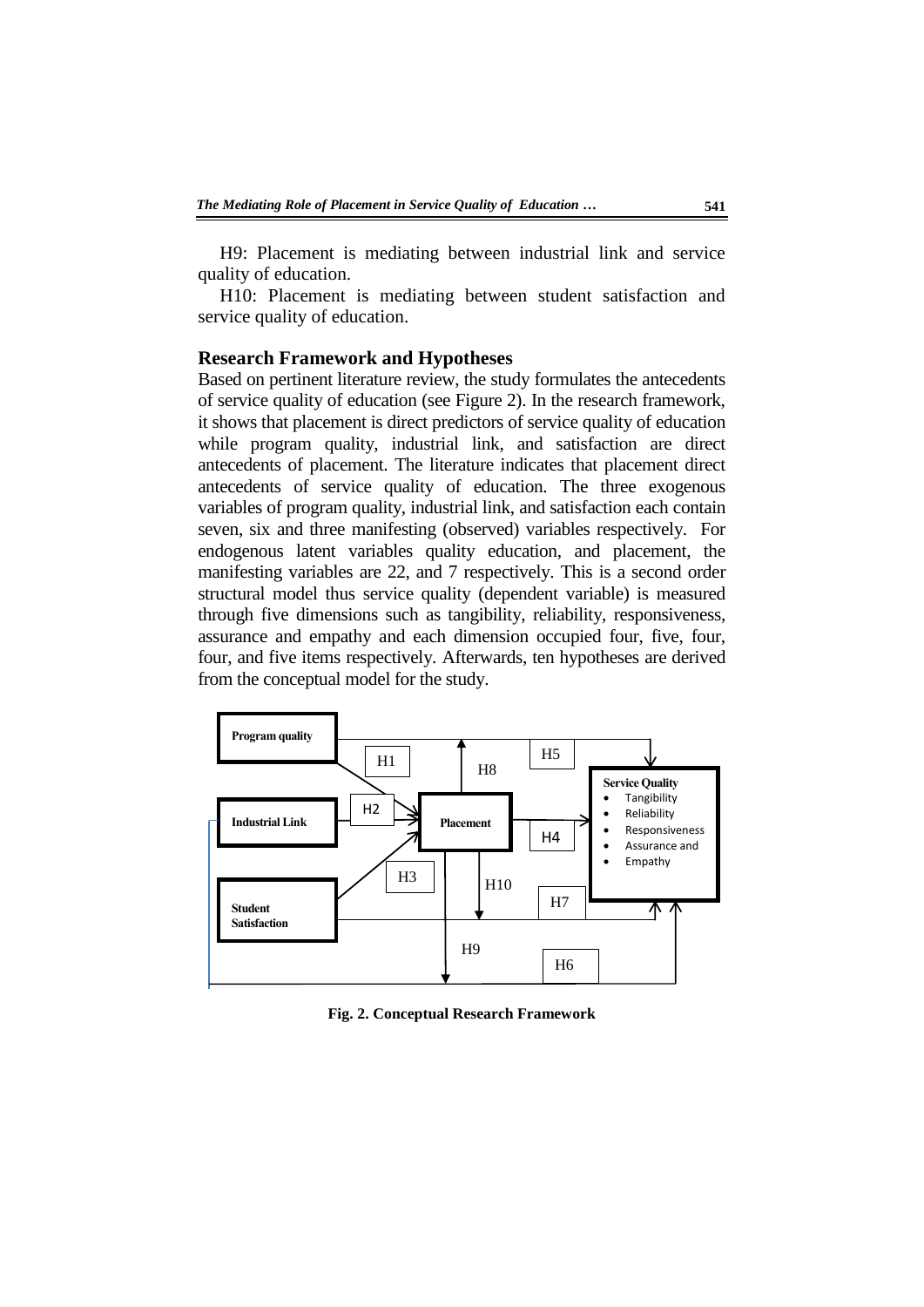# **Research Method Sampling and Instrument**

A total of 280 international students were requested to complete a questionnaire that contained measures of the constructs of concern. According to Hair et al. (2010), if seven or less latent constructs and each construct has equal to three items with item communality 0.50 or higher, then the minimum sample size is required 150. To remain in the safe side, we distributed 280 questionnaires to respondents which is not an indication of violation according to Hair et al. (2010). The questionnaires were distributed to the respondents in their dormitories by using convenient sampling method because authority of the university is reluctant to disclose program-wise list of international students. Nearly, 73% response rate was collected back equivalent to 204 responses. Each one construct is investigated through earlier authenticated instrument and a five point Likert Scale was used to measure all the variables as follows: *service quality* education measure was adopted 22 items comprise of five dimensions from Parasuraman et al, (1994) with overall Cronbach's Alpha = 0.802; *program quality* was adopted from Angell et al., (2008) comprising 7 items with overall Cronbach Alpha = 0.78; *industrial link* was adopted from Jain et al., (2013) consisting of 6 items and overall Cronbach alpha is 0.79; *student satisfaction* was adopted from Turkyilmaz and Ozkan (2007) and overall Cronbach alpha is 0.80 for three items; *placement* was adopted from Walsh and Byrne (2013) comprising of seven items and overall Cronbach alpha is 0.79.

# **Data Screening and Analysis**

The 204 dataset were rightly coded and protected into SPSS version 14 and analyzed through AMOS version 20. At the time of data screening for outliers detection, thirty-one data deleted due to Mahalanobis (D2) values greater than the  $\chi$ 2 value ( $\chi^2$ =65.17; n=48, p<.05) leaving a absolute 173 dataset to be examined. A KMO (Kaiser-Meyer-Olkin) index of 0.853 and Bartlett"s test of sphericity (sig. at 0.000) indicated that the data size was suitable for factor analysis. The study steered normality test by using z-scores of skewness statistics and standard error of skewness as well as kurtosis statistics. The value of Z-score skewness of higher than 2 needs to be converted since it is regarded as an indication of non-normal data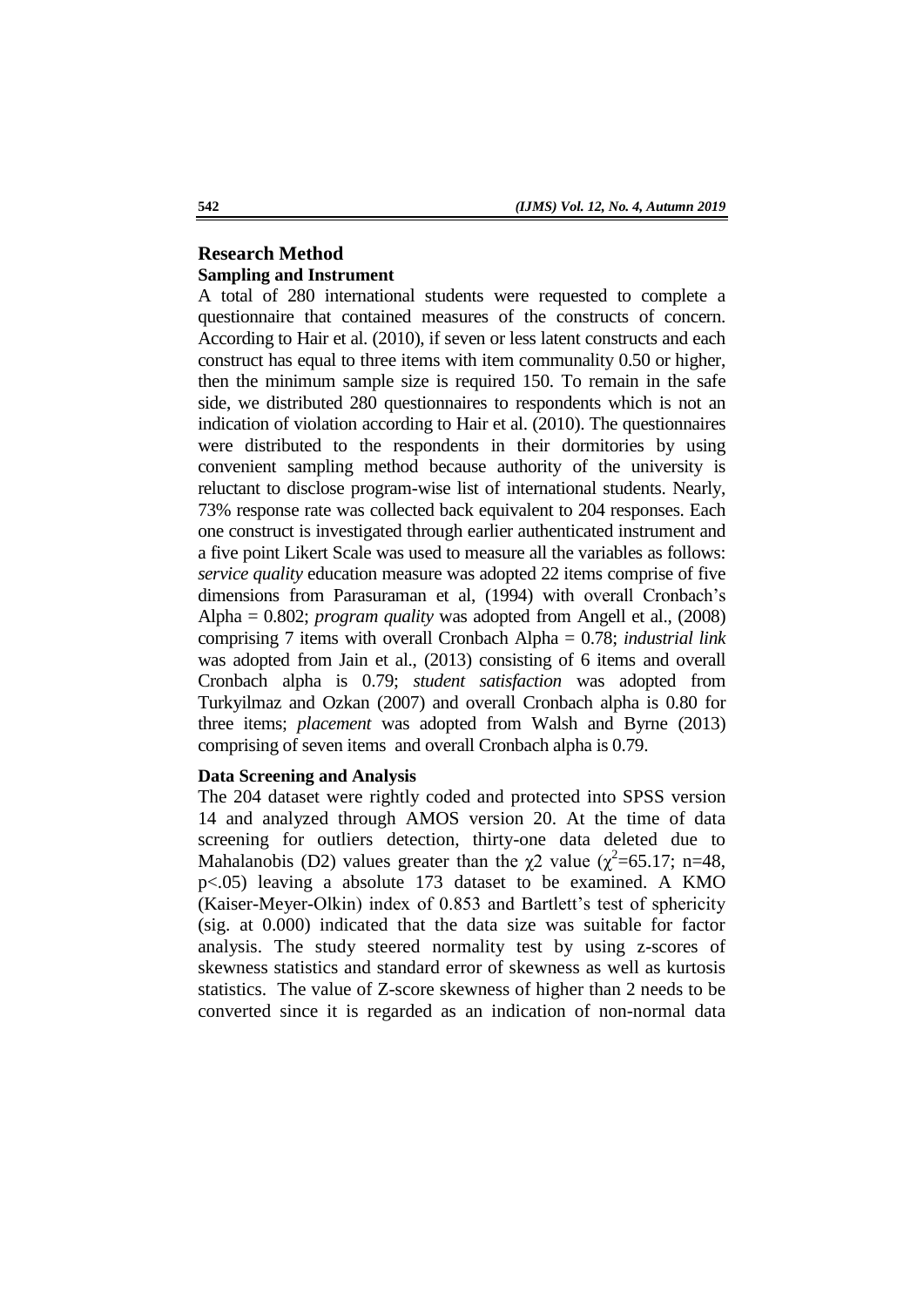(Hair et al., 2006). The converted variables were then incorporated in subsequent CFA and fit models (see Figure 3).

# **Results and Discussion**

### **Demographic Profile of the Respondents**

Male response frequency is 144 (83.2%) and female response frequency is 29 (16.8%). The respondents are full-time international students. Respondents are from Master's degree, 76 (44%), Bachelor's degree, 31 (18%), and PhDs, 66 (38%). There is no significant mean difference between male and female responses on service quality of education and it is confirmed through t-test. Another vital finding is that undergraduate foreign students are more pleased than graduate foreign students.

## **Descriptive Analysis**

The highest mean (3.95) is obtained associated to program quality means that respondents' perception is fairly strong. The lowest mean (3.63) is found connected to industrial link and placement means that respondents' perception is weak about them (see Table 1).

**Table 1. Descriptive Statistics** 

| <b>Variable Name</b>        |     | Min | Max | Mean | <b>Std. Deviation</b> |
|-----------------------------|-----|-----|-----|------|-----------------------|
| Program Quality             |     |     |     | 3.95 | ን.771                 |
| <b>Industrial Link</b>      | 173 |     |     | 3.63 | 0.877                 |
| <b>Student Satisfaction</b> | 173 |     |     | 3.66 | 0.973                 |
| Placement                   | 173 |     |     | 3.63 | 0.837                 |
| Service quality             |     |     |     | 3.74 | 0.938                 |

# **Exploratory Factor Analysis**

Exploratory factor analysis (EFA) result is presented in Table 2. The study detected that the factor loadings of 45 manifesting observed variables or items were fluctuating from 0.41 to 0.85. Table 2 depicts that 10 items" factor loadings are below 0.60 those are highlighted with bold face and deleted at the first phase for further analysis because to ensure uni-dimensionality factor loading must be 0.60 or higher (Zainudin, 2012). If  $R^2$  value and factor loading are less than 0.40 and 0.60 respectively, then delete one item at a time but the lowest factor loading first. Moreover, if MI (modification index) value equal to 15 or more, then delete one item at a time but the highest MI value first (Zainudin, 2012). All these are incorporated in this study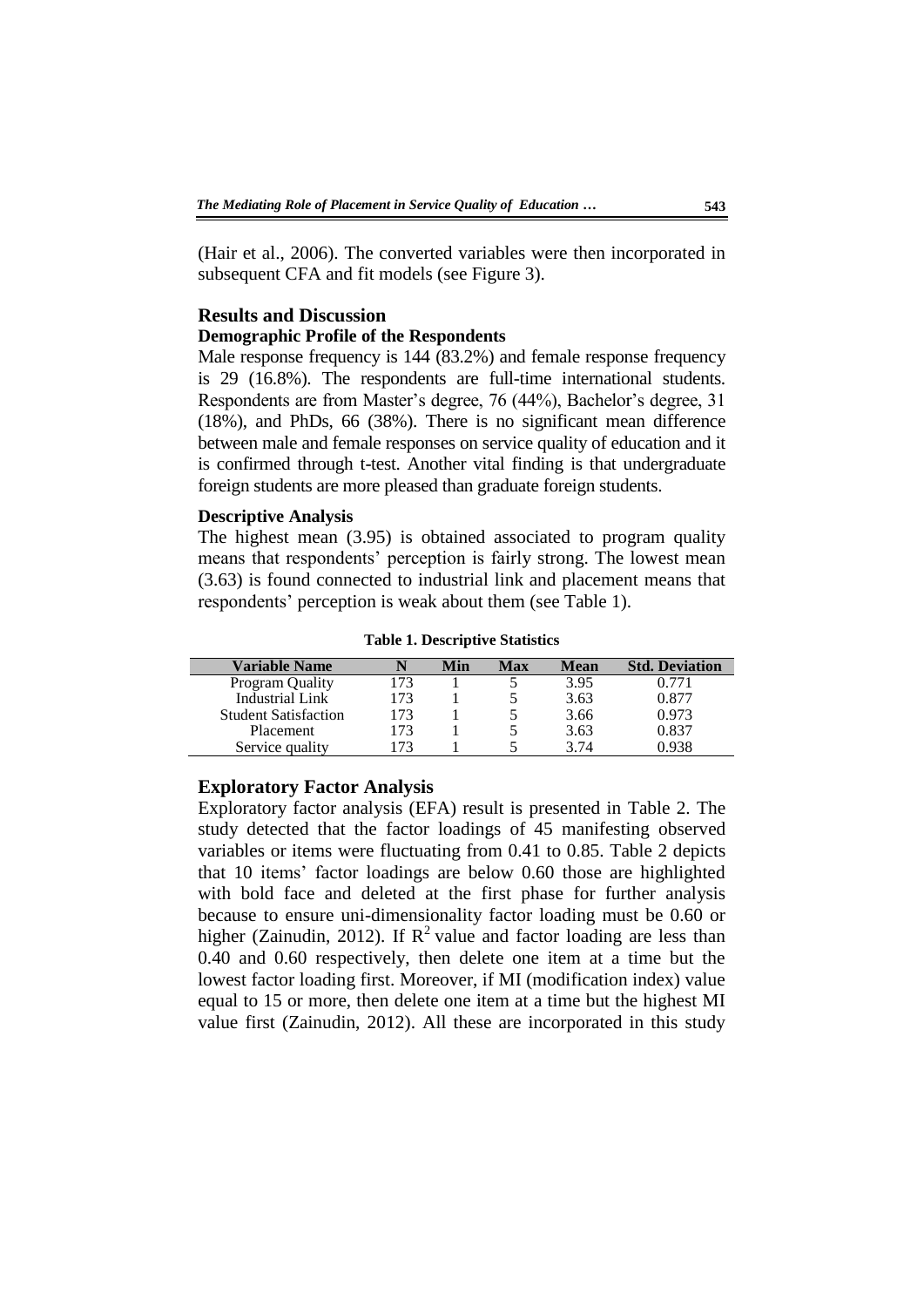for the improvement of the model. Ultimately, 35 items are left for confirmatory factor analysis.

| <b>Variables</b>            | <b>Items</b>                                                                                                         | <b>Factor</b><br>loadings |
|-----------------------------|----------------------------------------------------------------------------------------------------------------------|---------------------------|
| <b>Program quality</b>      | PQ1 Skilled & dedicated faculty                                                                                      | 0.72                      |
|                             | PQ2 Practical skills taught                                                                                          | 0.75                      |
|                             | PQ3 Access to teaching staffs                                                                                        | 0.59                      |
|                             | PO4 Easily transferable skills                                                                                       | 0.71                      |
|                             | PQ5 Reputable degree program                                                                                         | 0.68                      |
|                             | PQ6 Variety of books & journals                                                                                      | 0.41                      |
|                             | PQ7 Computing & web facilities                                                                                       | 0.59                      |
| <b>Industrial Links</b>     | INDL1 Contemporary teaching method                                                                                   | 0.57                      |
|                             | <b>INDL2</b> Industrial tours                                                                                        | 0.74                      |
|                             | INDL3 On the job training                                                                                            | 0.76                      |
|                             | INDL4 Guest lectures from industry                                                                                   | 0.67                      |
|                             | INDL5 Summer training                                                                                                | 0.66                      |
|                             | <b>INDL6 Seminars/workshops</b>                                                                                      | 0.50                      |
| <b>Student Satisfaction</b> | STUDS1 Overall satisfaction                                                                                          | 0.66                      |
|                             | STUDS2 Filled expectations                                                                                           | 0.82                      |
|                             | STUDS3 Performance well than ideal one.                                                                              | 0.79                      |
| <b>Placement</b>            | PLC1 Emphasizing students' personal chemistry and skills                                                             | 0.57                      |
|                             | PLC2 Employers' have good perception.                                                                                | 0.57<br>0.58              |
|                             | PLC3 Facilities and interview rooms are adequate.                                                                    | 0.71                      |
|                             | PLC4 Career counselor has a unique 'people skills'.<br>PLC5 Placement office provides correct information and timely |                           |
|                             | response.                                                                                                            | 0.59                      |
|                             | PLC6 Efficient in organizing interviews.                                                                             | 0.73                      |
|                             | PLC7 Maintaining strong ties with employers.                                                                         | 0.75                      |
| <b>Tangibility</b>          | TANG1 Most recent teaching & IT facilities                                                                           | 0.79                      |
|                             | TANG2 Attractive appearance                                                                                          | 0.76                      |
|                             | TANG3 Exposing professional character                                                                                | 0.79                      |
|                             | TANG4 Interesting and understandable materials                                                                       | 0.77                      |
| <b>Reliability</b>          | REL1 Impartial and reliable assessment                                                                               | 0.76                      |
|                             | REL2 Sincere intention solving problems                                                                              | 0.81                      |
|                             | REL3 Fulfills students' requirements                                                                                 | 0.84                      |
|                             | REL4 Fulfills promises                                                                                               | 0.85                      |
|                             | REL5 Produces error free records                                                                                     | 0.68                      |
| <b>Responsiveness</b>       | RES1 Delivers correct information                                                                                    | 0.58                      |
|                             | RES2 Provides quick response                                                                                         | 0.81                      |
|                             | RES3 Willing to provide academic assistance                                                                          | 0.77                      |
|                             | RES4 Improving students' personal & communication skills                                                             | 0.79                      |
| Assurance                   | <b>ASSUR1</b> Delivering Professional skills                                                                         | 0.70                      |
|                             | ASSUR2 Praiseworthy for quality education                                                                            | 0.75                      |
|                             | ASSUR3 Offers support services to foreign students                                                                   | 0.80                      |
|                             | ASSUR4 Teachers are knowledgeable                                                                                    | 0.81                      |
| <b>Empathy</b>              | EMPTH1 Staffs realize well challenges facing students                                                                | 0.83                      |
|                             | EMPTH2 Well broadcasted convenient opening hours                                                                     | 0.73<br>0.82              |
|                             | EMPTH3 Provides emergency services                                                                                   |                           |
|                             | EMPTH4 Gives personalized advice to foreign students                                                                 | 0.75                      |
|                             | <b>EMPTH5</b> Staffs recognize specific needs                                                                        | 0.82                      |

**Table 2. Variables, Items and Factor Loadings from Exploratory Factor Analysis (EFA)**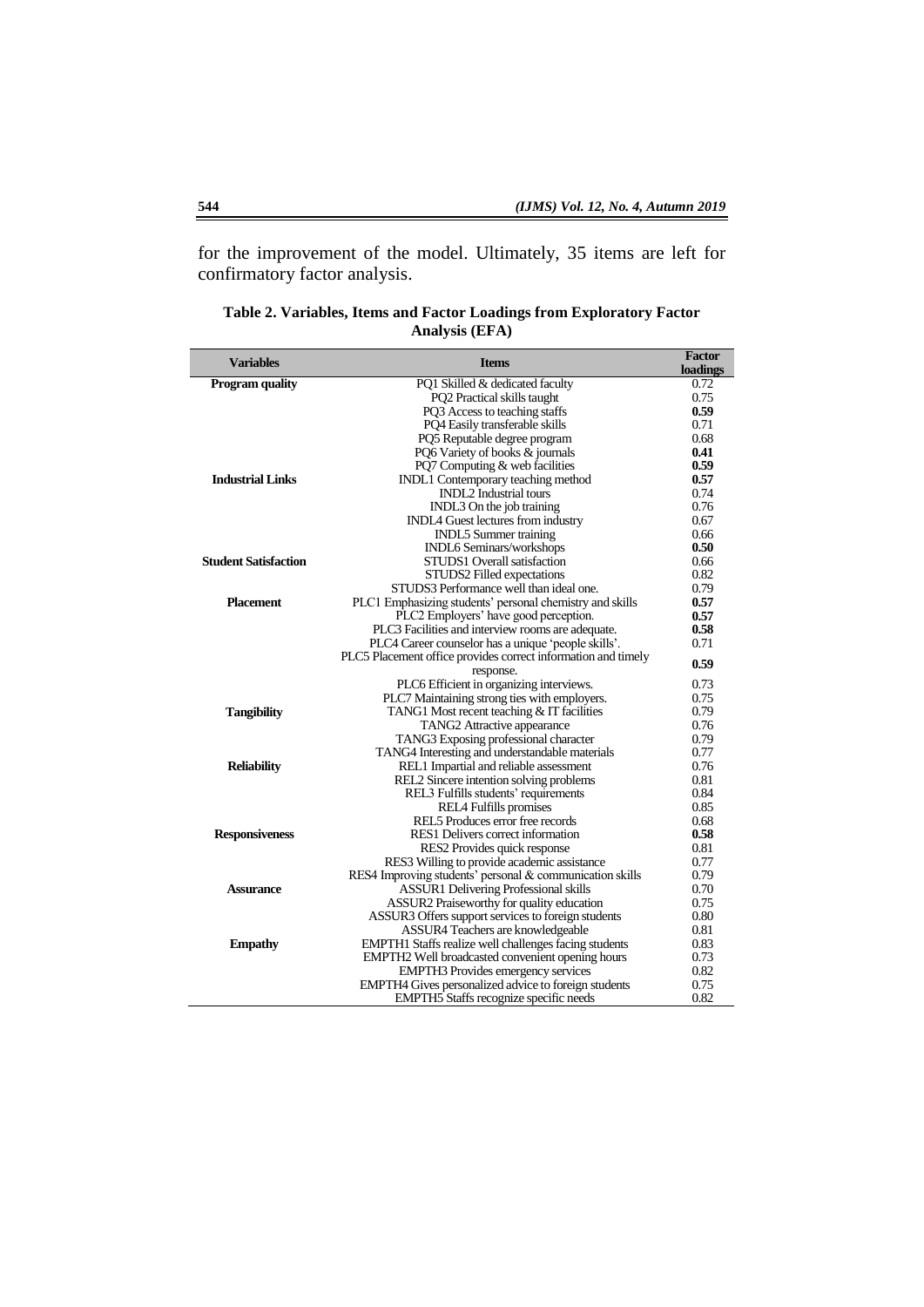#### **Reliability Measures**

To ensure Confirmatory Factor Analysis (CFA), the researchers need to assess the uni-dimensionality, validity, and reliability for all constructs prior exposing their inter-relationship (Zainudin, 2012). The listed explanations provided below ensured the evidence of confirmatory factor analysis.

The loadings of hidden to observed variable must be 0.60 or greater for already established scales to ensure uni-dimensionality (Zainudin, 2012). According to the suggestion of Zainudin (2012), items with loading under 0.60 were removed with the aim of achieving unidimensionality and the remaining numbers of items for each construct are as follows: program quality (from 7 to 4 items), industrial link (6 items to 4), student satisfaction (3 items – no deletion), placement (7 items to 3 items), and service quality (22 items to 21) which is presented in the fit model Figure 3. The convergent validity is performed to make sure the content validity in this study. AVE (average variance extracted) is the technique used to evaluate convergent validity. Fornell and Larcker (1981) proposed that lower than 50 percent explained variance (AVE) by any variable is acceptable. Respecting the recommendation of Fornell and Larcker (1981), the study attained the convergent validity. Also, the convergent validity can be assessed through the composite reliability. Composite reliability specifies that the degree to which a number of items consistently specify the unseen construct. The proposed value of composite reliability is 0.70 or higher should be satisfactory (Hair et al., 2010). Ultimately, the present investigation reached the composite reliability as the value is ranging from 0.88 to 0.96 (see Table 3).The value Cronbach"s Alpha must be 0.70 or higher for assessing reliability of a measurement model (Hair et al., 2006). This evidence is satisfied and demonstrated in Table 3.

#### **Confirmatory Factor Analysis (CFA)**

Confirmatory Factor Analysis is a popular factor exploration device and it consumes power to certify regarding a construct and its items are steady with the investigator's postulating the structure of that construct. Prior settling the CFA for all variables, uni-dimensionality, validity, and reliability need to be accomplished (Zainuddin, 2012). Relating to Table 3, the study has confirmed the uni-dimensionality,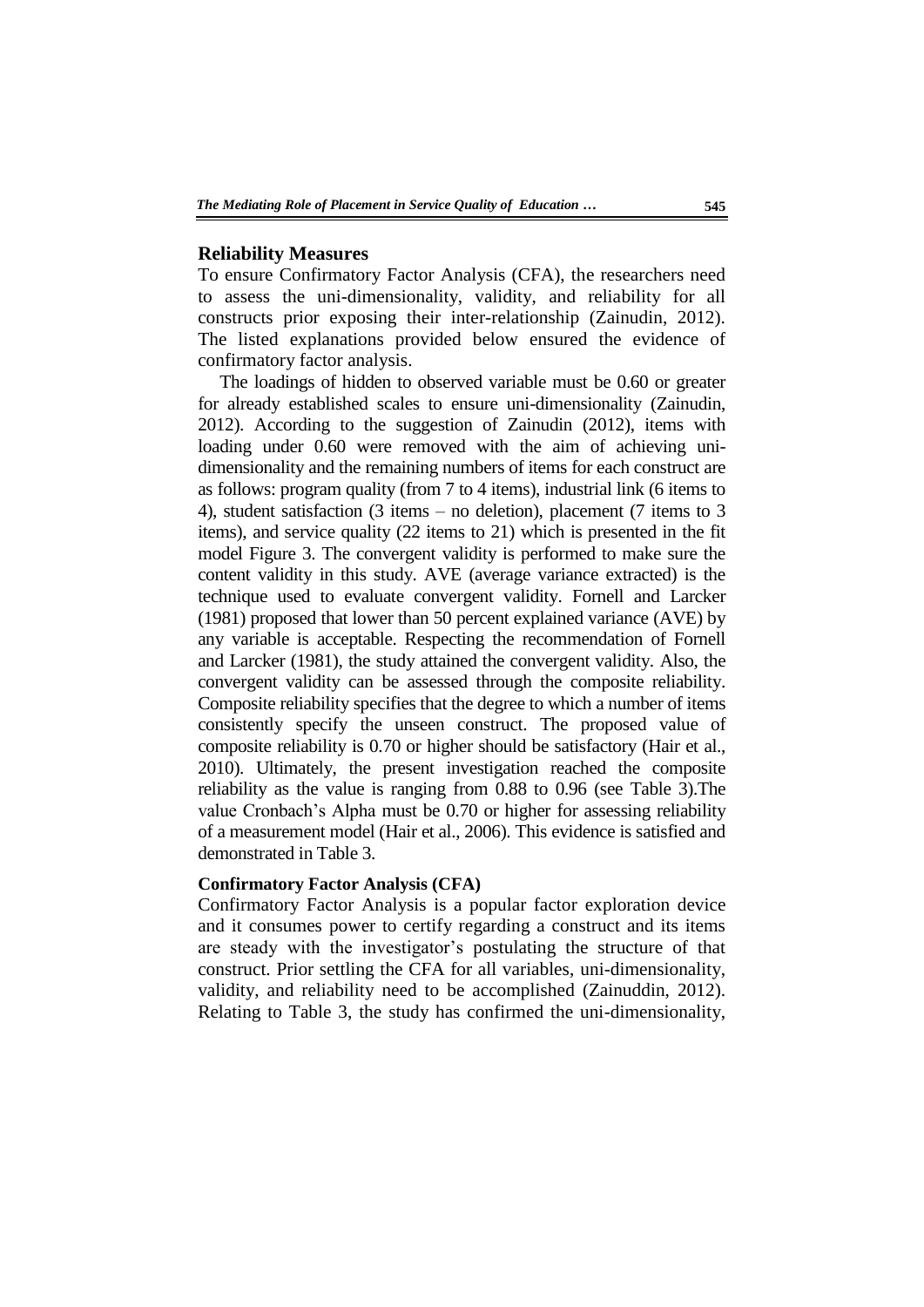validity, and reliability. The final acceptable model (Figure 3) is fabricated after the proper execution of CFA.

| <b>Construct</b>     | Factor<br><b>Loadings</b> | <b>Cronbach</b><br>Alpha | Composite<br><b>Reliability</b> | <b>Average Variance</b><br><b>Extracted (AVE)</b> |
|----------------------|---------------------------|--------------------------|---------------------------------|---------------------------------------------------|
| Program quality (PQ) |                           | 0.78                     | 0.95                            | 0.48                                              |
| PQ1                  | 0.69                      |                          |                                 |                                                   |
| PQ <sub>2</sub>      | 0.72                      |                          |                                 |                                                   |
| PQ4                  | 0.72                      |                          |                                 |                                                   |
| PQ <sub>5</sub>      | 0.63                      |                          |                                 |                                                   |
| Industrial link      |                           | 0.79                     | 0.92                            | 0.57                                              |
| (INDL)               |                           |                          |                                 |                                                   |
| INDL2                | 0.78                      |                          |                                 |                                                   |
| INDL3                | 0.82                      |                          |                                 |                                                   |
| INDL <sub>4</sub>    | 0.65                      |                          |                                 |                                                   |
| INDL5                | 0.62                      |                          |                                 |                                                   |
| Student satisfaction |                           | 0.80                     | 0.93                            | 0.58                                              |
| (STUD)               |                           |                          |                                 |                                                   |
| STUD1                | 0.65                      |                          |                                 |                                                   |
| STUD <sub>2</sub>    | 0.82                      |                          |                                 |                                                   |
| STUD3                | 0.79                      |                          |                                 |                                                   |
| Placement            |                           | 0.79                     | 0.92                            | 0.56                                              |
| PLC4                 | 0.66                      |                          |                                 |                                                   |
| PLC <sub>6</sub>     | 0.75                      |                          |                                 |                                                   |
| PLC7                 | 0.83                      |                          |                                 |                                                   |
| Tangibility          |                           | 0.76                     | 0.92                            | 0.56                                              |
| TANG1                | 0.76                      |                          |                                 |                                                   |
| TANG <sub>2</sub>    | 0.73                      |                          |                                 |                                                   |
| TANG3                | 0.77                      |                          |                                 |                                                   |
| TANG4                | 0.73                      |                          |                                 |                                                   |
| Responsiveness       |                           | 0.79                     | 0.93                            | 0.57                                              |
| RES <sub>2</sub>     | 0.77                      |                          |                                 |                                                   |
| RES <sub>3</sub>     | 0.72                      |                          |                                 |                                                   |
| RES4                 | 0.77                      |                          |                                 |                                                   |
| Reliability          |                           | 0.82                     | 0.91                            | 0.69                                              |
| REL1                 | 0.72                      |                          |                                 |                                                   |
| REL2                 | 0.77                      |                          |                                 |                                                   |
| REL3                 | 0.81                      |                          |                                 |                                                   |
| REL <sub>4</sub>     | 0.82                      |                          |                                 |                                                   |
| REL5                 | 0.62                      |                          |                                 |                                                   |
| Assurance            |                           | 0.75                     | 0.88                            | 0.53                                              |
| ASUR1                | 0.65                      |                          |                                 |                                                   |
| ASUR <sub>2</sub>    | 0.71                      |                          |                                 |                                                   |
| ASUR3                | 0.77                      |                          |                                 |                                                   |
| ASUR4                | 0.78                      |                          |                                 |                                                   |
| Empathy              |                           | 0.89                     | 0.96                            | 0.69                                              |
| EMPH1                | 0.80                      |                          |                                 |                                                   |
| EMPH <sub>2</sub>    | 0.69                      |                          |                                 |                                                   |
| EMPH3                | 0.78                      |                          |                                 |                                                   |
| EMPH4                | 0.72                      |                          |                                 |                                                   |
| EMPH5                | 0.82                      |                          |                                 |                                                   |

**Table 3. Uni-dimensionality, Validity, and Reliability Assessment**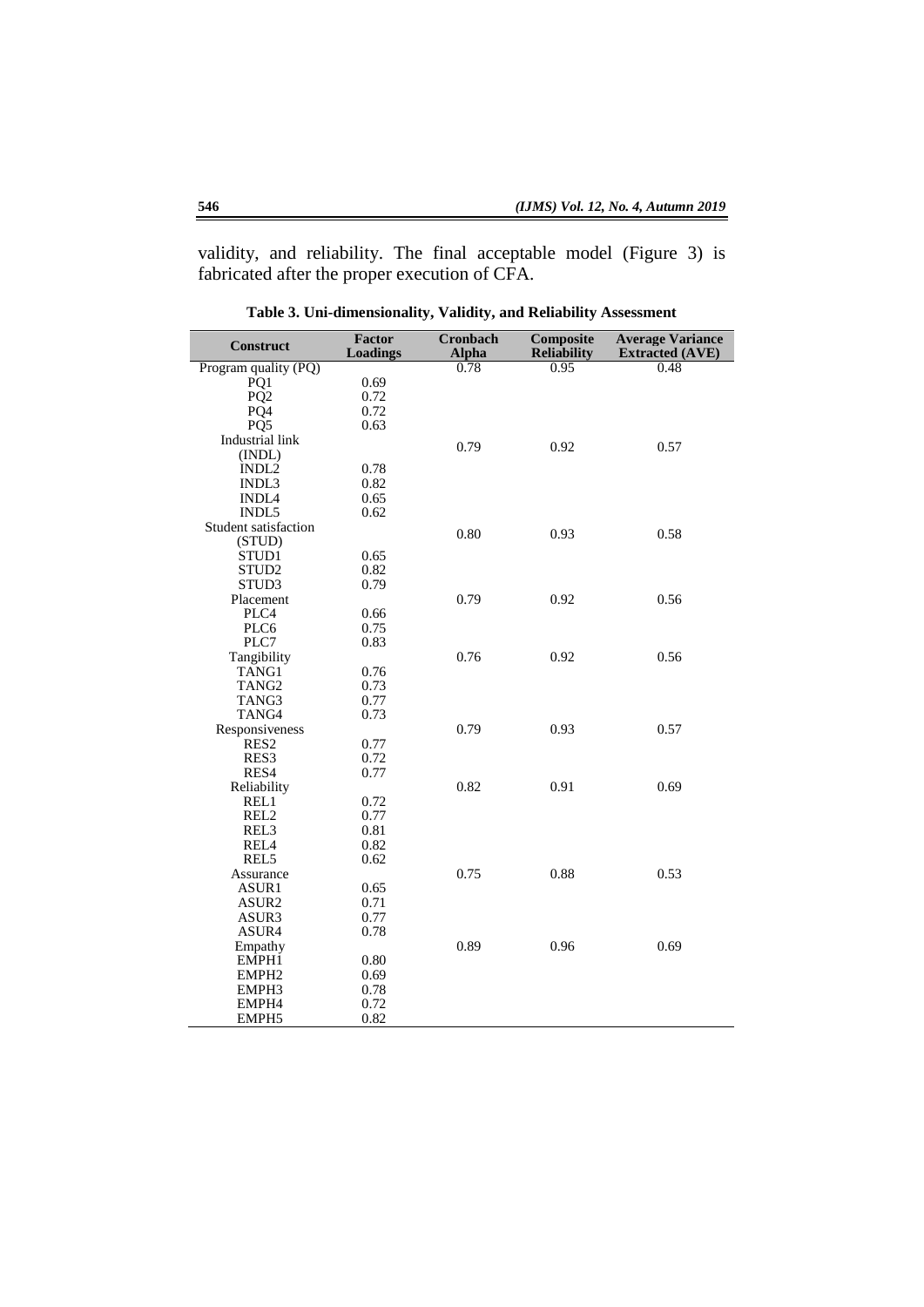

**Fig. 3. Final Fit Model** 

#### **Goodness of Fit of Structural Model**

Through the confirmatory factor analysis (CFA) the structural model is designed and goodness of fit is achieved, see Figure 3. The CFA, measurement and structural model have shown good fit with the data relied on several assessment standards such as GFI, CFI, TLI, RMSEA (Hair et al., 2006). The entire CFAs of constructs established a reasonably good fit as pointed out by the goodness of fit indices such as CMIN/df ratio  $(< 2)$ ; p-value  $(> 0.05)$ ; Goodness of Fit Index (GFI) of  $> 0.90$ ; and root mean square error of approximation (RMSEA) of values less than  $0.08 \, \text{(} 0.08) \, \text{(Hair et al., 2006)}.$  This is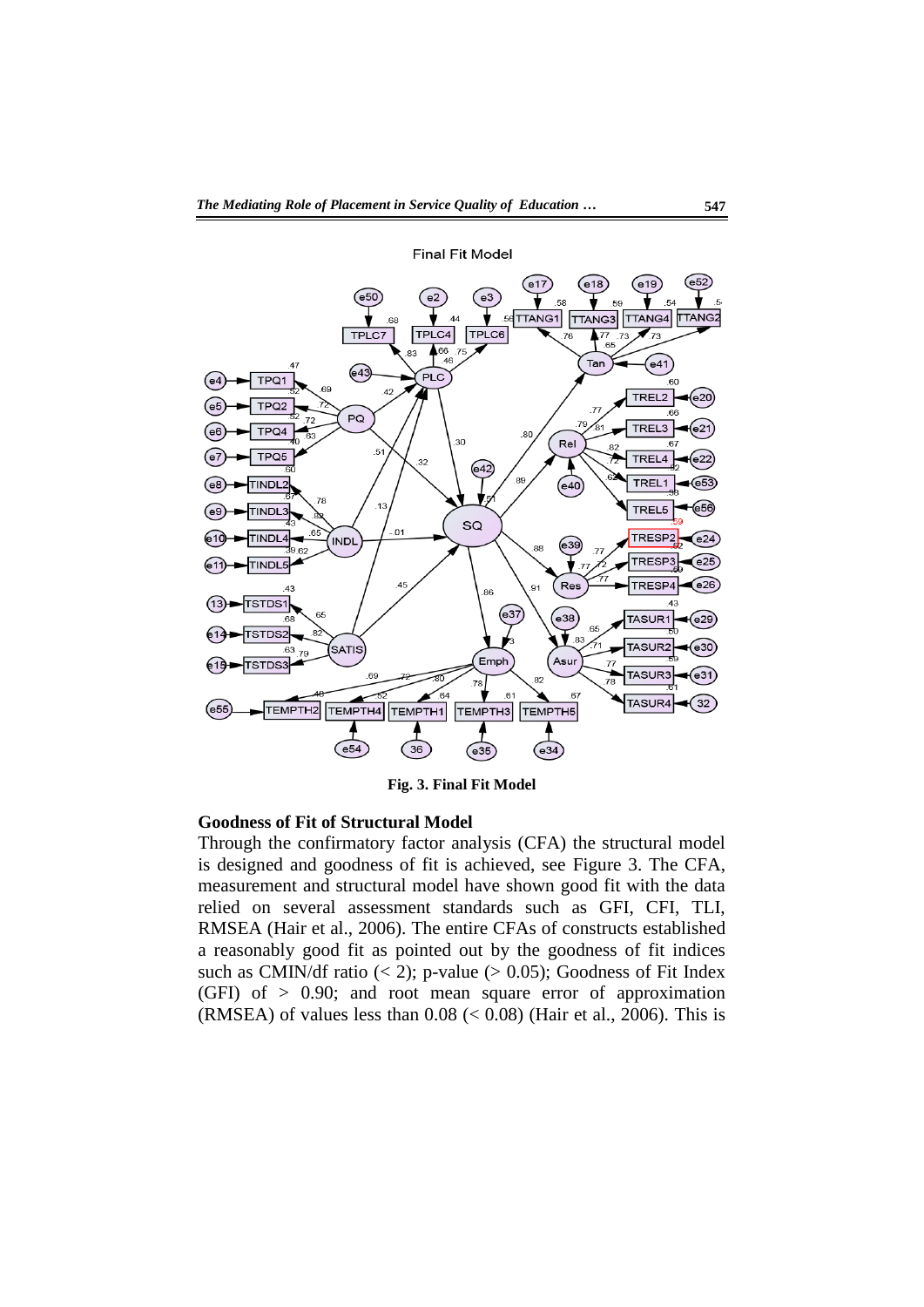predictable as hypothesized model is typically confidently confirmatory (Byrne, 2010). CFI of revised fit model is 0.908 and root mean square error approximation (RMSEA) also displays an acceptable value of 0.043 which is below the acceptable limit  $(< 0.08)$ .

Hair et al. (2006, 2010) and Holmes-Smith (2006) endorsed the use of no less than three fit indexes by addressing at least one index from each group of model fit. The three fitness classes are absolute fit, incremental fit, and parsimonious fit. The investigators have the right to select at least one fitness index from every class to report accountable on which texts is being referred. The indexes are in bold are recommended as they are vastly informed in literatures. The evidence regarding the fitness index group, their level of approval, and remarks are exposed in Table 3. In this study, at least one index is found in acceptable range from three categories of fitness according to Table 4. Therefore, goodness of fit is ensured in this study.

| <b>Name of Category</b> | <b>Name of Index</b>  | <b>Level of</b><br>Acceptance | <b>Values Extracted</b><br>from Fit Model,<br>Figure 3. |  |
|-------------------------|-----------------------|-------------------------------|---------------------------------------------------------|--|
| Absolute fit            | Chisq                 | P > 0.05                      | $P = 0.665$                                             |  |
|                         | <b>RMSEA</b>          | RMSEA < 0.08                  | $RMSEA = 0.043$                                         |  |
|                         | <b>GFI</b>            | GFI > 0.90                    | $GFI = 0.911$                                           |  |
| Incremental fit         | <b>CFI</b>            | CFI > 0.90                    | $CFI = 0.908$                                           |  |
|                         | TH                    | TLI > 0.90                    | $TLI = 0.903$                                           |  |
| Parsimonious fit        | $Chisq/Df =$<br>Ratio | Ratio $< 5.0$                 | Ratio = $0.955$                                         |  |

**Table 4. Fit Index** 

Source: Zainudin, A. (2012)

Several past surveys have reported that service quality education has been influenced by several factors, but none of these studies have investigated the mediating role of job placement between program quality, industrial link, student satisfaction, and service quality. This study has demonstrated, at least for this sample, that placement is much important for shaping service excellence of education in the tertiary education segment. The results of the revised fit model support six hypotheses, such as *Hypothesis 1, Hypothesis 2, Hypothesis 4, Hypothesis 5, Hypothesis 7,* and *Hypothesis 9* and do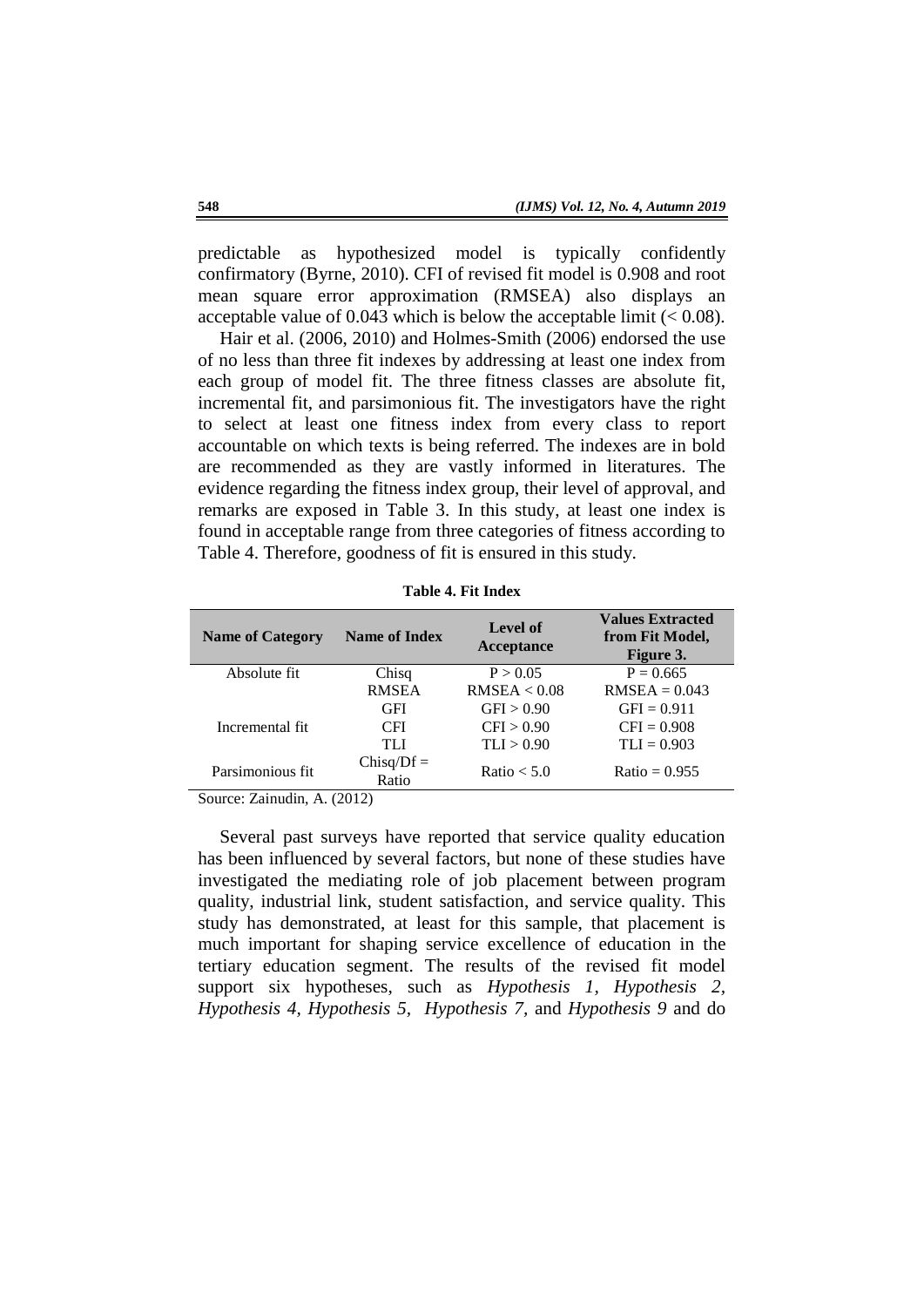not support four hypotheses such as *Hypothesis 3, Hypothesis 6, Hypothesis 8 and Hypothesis 10* (see Table 5 and 6).

These findings are similar to those reported in other studies. Like Senthilkumar and Arulraj (2011) and Edwards (2014), there is a strong relationship between program quality and placement. Like Dawson et al. (2009) and Booth (2004), there is a strong relationship between industrial link and placement. Like Juznic and Pymm (2011), there is a substantial association between student satisfaction and placement but *hypothesis 3* is inconsistent with this outcome. As Senthikumar and Arulraj (2011), Juznic and Pymm (2011) and Sarpkaya (2010) find, there is a strong association between placement and service quality education. Similar to Osman et al. ((2018), program quality has a significant positive influence on service quality. Like Sarpkaya (2010) and Sultan and Wong (2012), student satisfaction has a significant positive impact on quality education. Reversely, Osman et al. (2018) establish that student satisfaction has no significant impact on service quality. Like Senthilkumar and Arulraj (2011), placement has a full mediating role between industrial link and quality education.

| <b>Hypothesis</b> | <b>Endogenous</b>  |                 | <b>Exogenous</b>        | Std.<br><b>Estimate</b> | S.E.  | C.R.     | <b>P-value</b> | <b>Status</b>             |
|-------------------|--------------------|-----------------|-------------------------|-------------------------|-------|----------|----------------|---------------------------|
| H1                | Placement          | <---            | Program<br>quality      | 0.42                    | 0.128 | 3.281    | ***            | Significant               |
| H2                | Placement          | $\leftarrow$ -- | Industrial<br>link      | 0.51                    | 0.093 | 5.483    | ***            | Significant               |
| H <sub>3</sub>    | Placement          | <---            | Student<br>satisfaction | 0.13                    | 0.086 | 1.511    | 0.183          | <b>Not</b><br>Significant |
| H <sub>4</sub>    | Service<br>Ouality | $\leftarrow$ -- | Placement               | 0.30                    | 0.105 | 2.857    | $0.011**$      | Significant               |
| H <sub>5</sub>    | Service<br>Ouality | $\leftarrow$ -- | Program<br>quality      | 0.32                    | 0.116 | 2.758    | $0.004**$      | Significant               |
| H <sub>6</sub>    | Service<br>Ouality | $\leftarrow$ -- | Industrial<br>link      | $-0.01$                 | 0.084 | $-0.119$ | 0.849          | <b>Not</b><br>Significant |
| H7                | Service<br>Quality | <---            | Student<br>satisfaction | 0.45                    | 0.077 | 5.844    | ***            | Significant               |

**Table 5. Direct Impact of Final Fit Model: Standardized Regression Weights** 

Note: Significant at  $* p < 0.10$  level,  $** p < 0.05$  and  $*** p < 0.001$  level.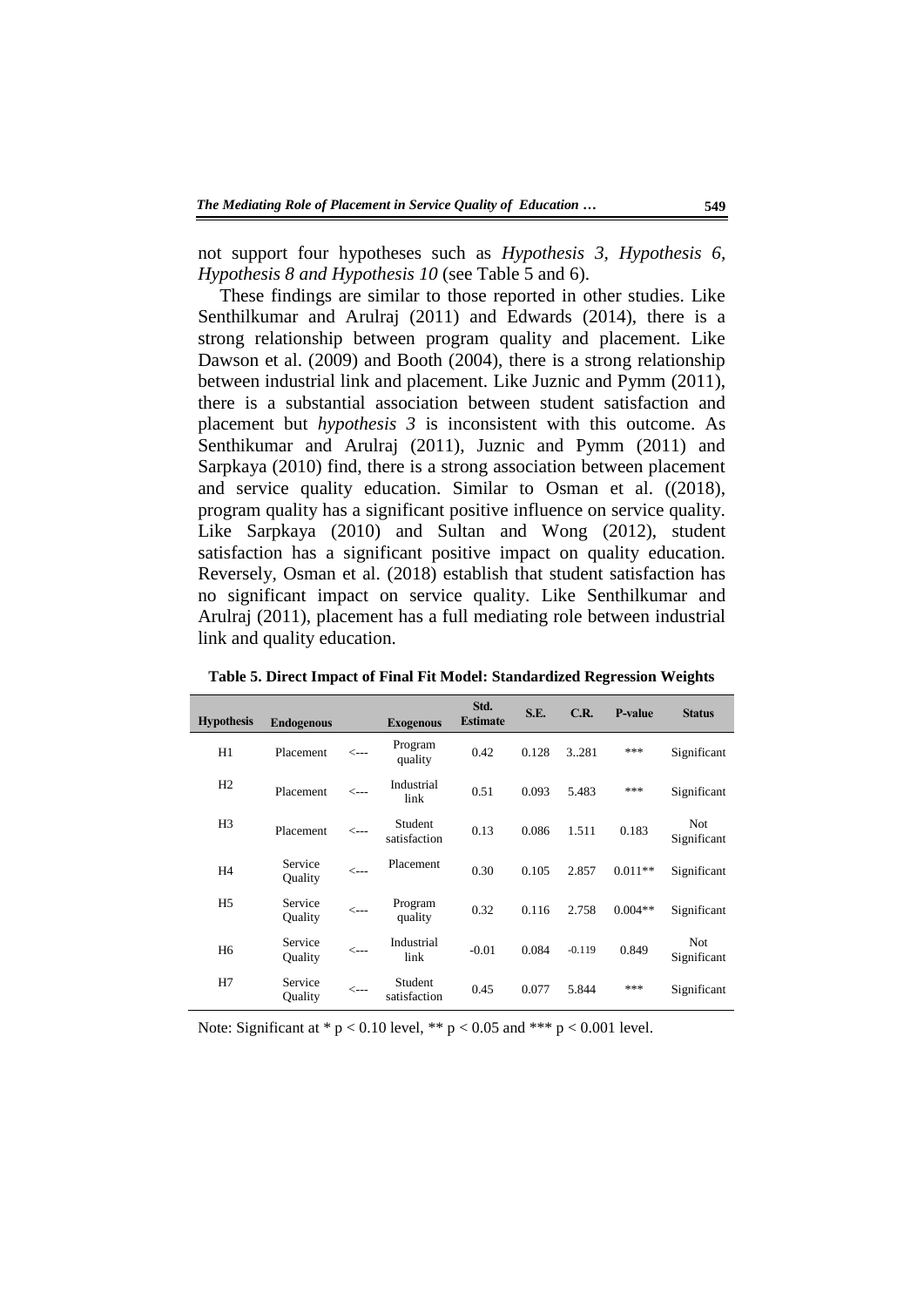|                | <b>Exogenous</b>        |      | <b>Mediating</b> |     | <b>Endogenous</b>  | <b>Indirect Effect</b>                                                                                          | <b>Direct Effect</b>                                  | <b>Status</b>                             |
|----------------|-------------------------|------|------------------|-----|--------------------|-----------------------------------------------------------------------------------------------------------------|-------------------------------------------------------|-------------------------------------------|
| H <sub>8</sub> | Program<br>quality      | ---> | <b>Placement</b> | --> | Service<br>Ouality | $PO \rightarrow P LC$ ,<br>$\beta = 0.42$ , Sig***<br>$PLC \rightarrow SO$ ,<br>$\beta = 0.30$ , Sig**          | $PO \rightarrow SO$ ,<br>$\beta = 0.32$ , Sig**       | Placement is<br>not<br>mediating          |
| H <sub>9</sub> | Industrial<br>link      | -->  | <b>Placement</b> | --> | Service<br>Ouality | $INDL \rightarrow PLC$ ,<br>$\beta = 0.51$ , $\text{Sig}$ ***<br>$PLC \rightarrow SO$<br>$\beta = 0.30$ , Sig** | $INDL \rightarrow SO$<br>$\beta$ = -0.01, Not<br>Sig. | <b>Placement</b><br>is fully<br>mediating |
| H10            | Student<br>satisfaction | -->  | <b>Placement</b> | --> | Service<br>Quality | $SATIS \rightarrow P LC$ ,<br>$\beta$ =0.13, Not Sig.<br>$PLC \rightarrow SO$ ,<br>$\beta = 0.30$ , Sig**       | $SATIS \rightarrow SQ$ ,<br>$\beta = 0.45$ , Sig***   | Placement is<br>not<br>mediating          |

**Table 6. Path Analysis of Mediating Hypothesis based on the Final Fit Model (Figure 3)**

Note: Significant at  $* p < 0.10$  level,  $** p < 0.05$  and  $*** p < 0.001$  level.

In the current study, the Cue Utilization Theory (CUT) of service quality served as a useful foundation for helping explain service quality education, even though the model used here departed from its traditions by including mediating variable. The affiliation between program quality and service quality is strong and statistically significant, even though it is not mediated by placement. The direct relationship in CUT in the middle of program quality and service quality is reinforced here, and the relationship between student satisfaction and service quality is strong. However, the effect of industrial link has been mediated by placement to influence service quality of education. As for the service quality of education studied, the findings imply that perceived service quality is swayed more directly by their perceptions about the program quality and student satisfaction than by concerns they might have about industrial link of the higher education institute.

#### **Conclusion**

The main objective of this study is to examine the mediation effect of placement between program quality, industrial link, student satisfaction, and quality of education in the context of higher education in Malaysia. The study has been unable to demonstrate that placement as a possible mediator between program quality, student satisfaction, and service quality of education. Alternatively, the research exposes that placement is fully mediating between industrial link and service quality of education. Result confirms that industrial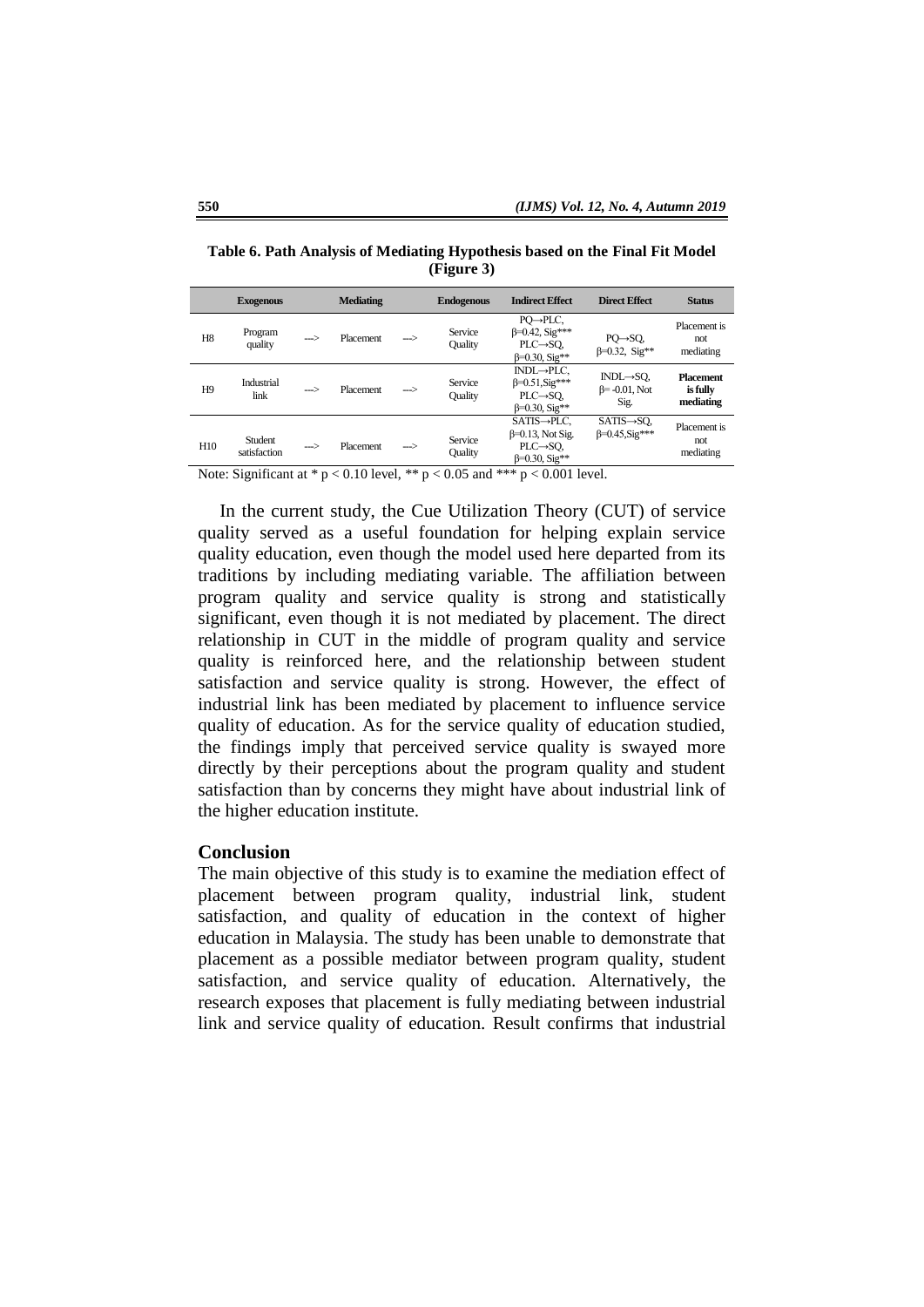link is influencing placement significantly which in turn increase service quality. Thus, it can be concluded that *industrial link* and *placement* have strong determining roles on service quality of education and leaders of higher education institutions should be very careful to deal with these critical factors, because these factors could turn as pull factors for attracting international students now and in future. This study would assist leaders of higher education to abstain from the impractical thinking about international students thus service quality of education would get momentum to move forward by replicating this suggested model in different higher education environments. Furthermore, it is recommended that institutions must increase number of placements for international students by maintaining effective industrial link because placement transmits the effect of industrial link to service quality of education which is the contributing factor for attracting and retaining meritorious students in the context of Malaysian higher education without compromising program quality and student satisfaction. Finally, the study needs to be implemented in other regions of the universe to receive the soundness of the conceptual model. Obviously, there is a distinctive viewpoint to explore the study further, concentrating on other interested parties of education, containing colleges and occupational institutions that perceive the equal quality enrichment intentions.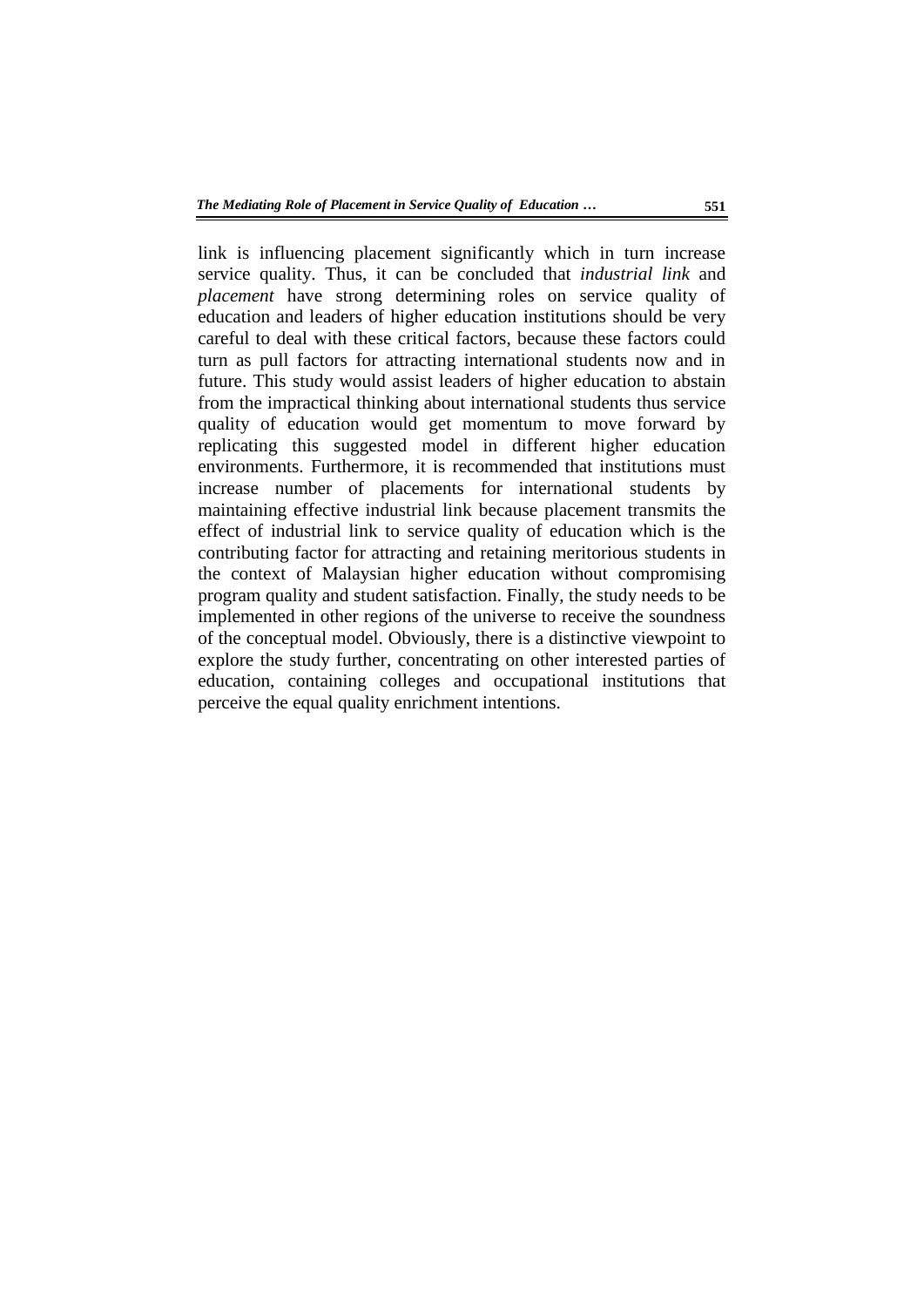# **References**

- Abdullah, F. (2006). The development of HEdPERF: a new measuring instrument of service Quality for the higher education sector. *International Journal of Consumer Studies*, 30 (6), 569-81.
- Alves, H., and Raposo, M., (2010). The influence of university image on students behavior. *International Journal of Educational Management*, 24(1), 73-85.
- Angell, R. J., Heffernan, T. W., & Megicks, P. (2008). Service quality in postgraduate education. *Quality Assurance in Education*, 16(3), 236-254.
- Bitner, M. J. (1990). Evaluating service encounters: The effect of physical surroundings and employee responses. *Journal of Marketing*, 54(2), 69-82.
- Booth, J. (2004). Get Ahead. Supplying High Level Skills to Smaller Companies, East Midlands Universities Careers Task Force, Loughborough.
- Brysland, A. & Curry, A. (2001). Service improvements in public services using SERVQUAL. *Managing Service Quality*, 11(6), 389-401.
- Byrne, B. M. (2010). *Structural equation modeling with AMOS: Basic concepts, applications, and programming (2nd ed.)*. New York: Routledge.
- Chodaza, E. G. & Gombachika, H. S. H. (2013). Service quality, customer satisfaction and loyalty among industrial customers of a public electricity utility in Malawi. *International Journal of Energy Sector Management*, 7(2), 269-282.
- Caruana, A., Money, A. H., & Berthon, P, R. (2000). Service quality and satisfaction – the moderating role of value. *European Journal of Marketing*, 34(11/12), 1338-1353.
- Cronin, J. J., & Taylor, S. A. (1994). SERVPERF versus SERVQUAL: reconciling Performance based and perception based  $\pm$  minus expectation  $\pm$  measurements of service quality. *Journal of Marketing*, 58(1), 125-31.
- Dopson, L. R. and Tas, R. (2004). A practical approach to curriculum development: a case Study. *Journal of Hospitality and Tourism Education*, 16(1), 39-46.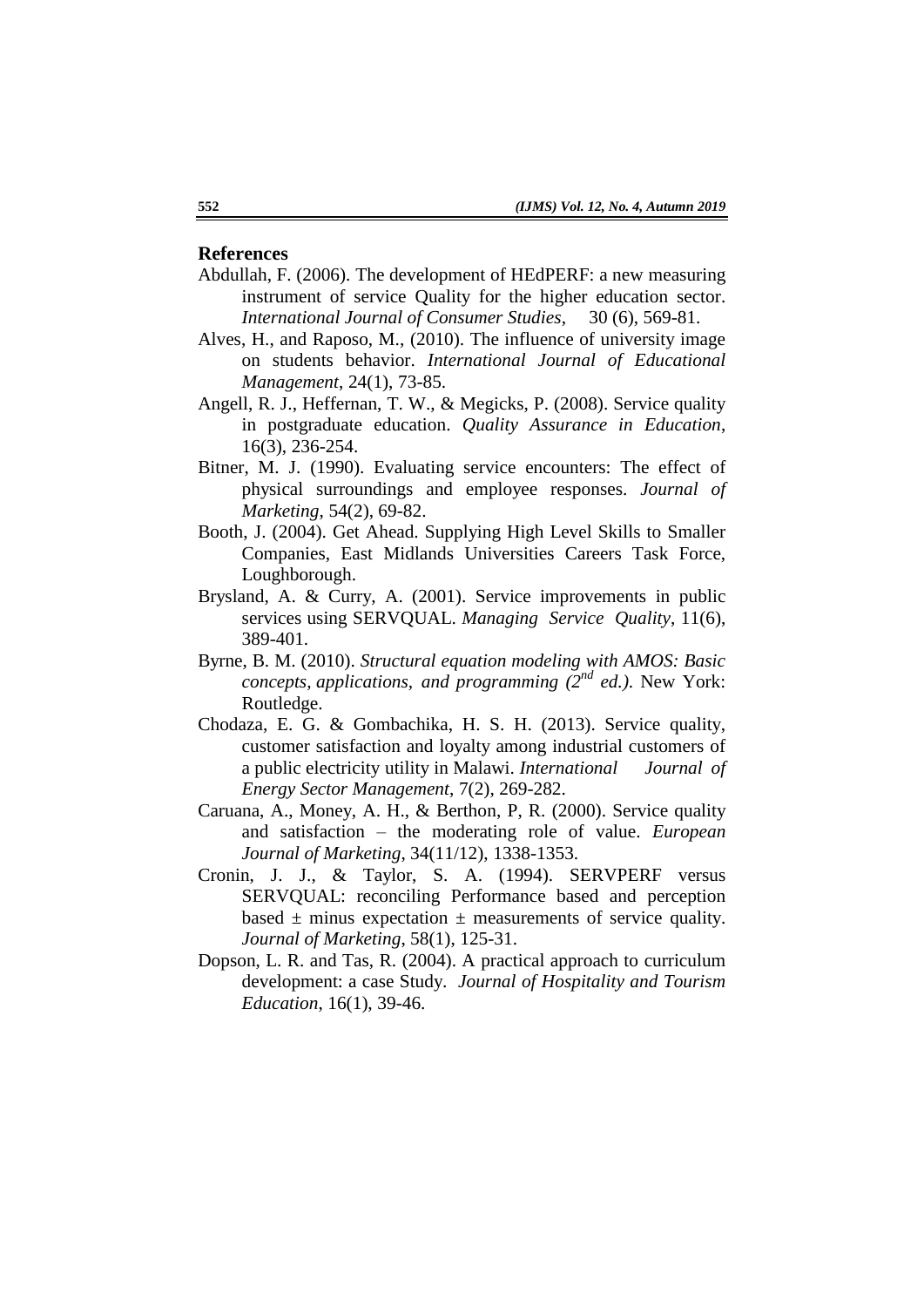- Dawson, D., Hoffmann, K., & Berg, S. A. (2009). Integrating research into LIS field experiences in academic libraries. *The Journal of Academic Librarianship*, 35(6), 591-598.
- Edwards, M. (2014). The impact of placement on students' selfefficacy. *Higher Education Skills and Work-based Learning*, 4(3), 228-241.
- Ellis, N. and Moon, S. (1998a). Business and HE links the search for meaningful relationships in the placement marketplace – part one. *Education + Training*, 40(5), 185-193.
- Espelt, C., Juznic, P. and Van Der Molden, G. (2005). Practice and theory: placement as part of the curriculum in Kajberg, V. and Lørring, L. (Eds), European Curriculum Reflections on Library and Information Science Education, The Royal School of Library and InformationScience,199-215, available at: http://biblis.db.dk/uhtbin/hyperion.exe/db.leikaj05
- Fornell, C., & Larcker, D. F. (1981). Evaluating structural equation models with unobservable variables and measurement error. *Journal of Marketing Research*, 18(1), 39-50.
- Gatfield, T, Barker, M. and Graham, P. (1999). Measuring student quality variables and the implications for management practices in higher education institutions: an Australian and international student perspective. *Journal of Higher Education Policy and Management*, 21(2), 239-252.
- Geng-Qing Chi, C. and Gursoy, D. (2009). How to help your graduates secure better jobs? An industry perspective. *International Journal of Contemporary Hospitality Management*, 21(3), 305-322.
- Gronroos, C. (1984). A service quality model and its marketing implications. *European Journal of Marketing*, 18(4), 36-44.
- Gursoy, D. and Swanger, N. (2004). An industry-driven model of hospitality curriculum for programs housed in accredited colleges of business. *Journal of Hospitality and Tourism Education*, 16(4), 13-20.
- Gursoy, D. and Swanger, N. (2005). An industry-driven model of hospitality curriculum for programs housed in accredited colleges of business – Part II. *Journal of Hospitality and Tourism Education*, 17(2), 46-56.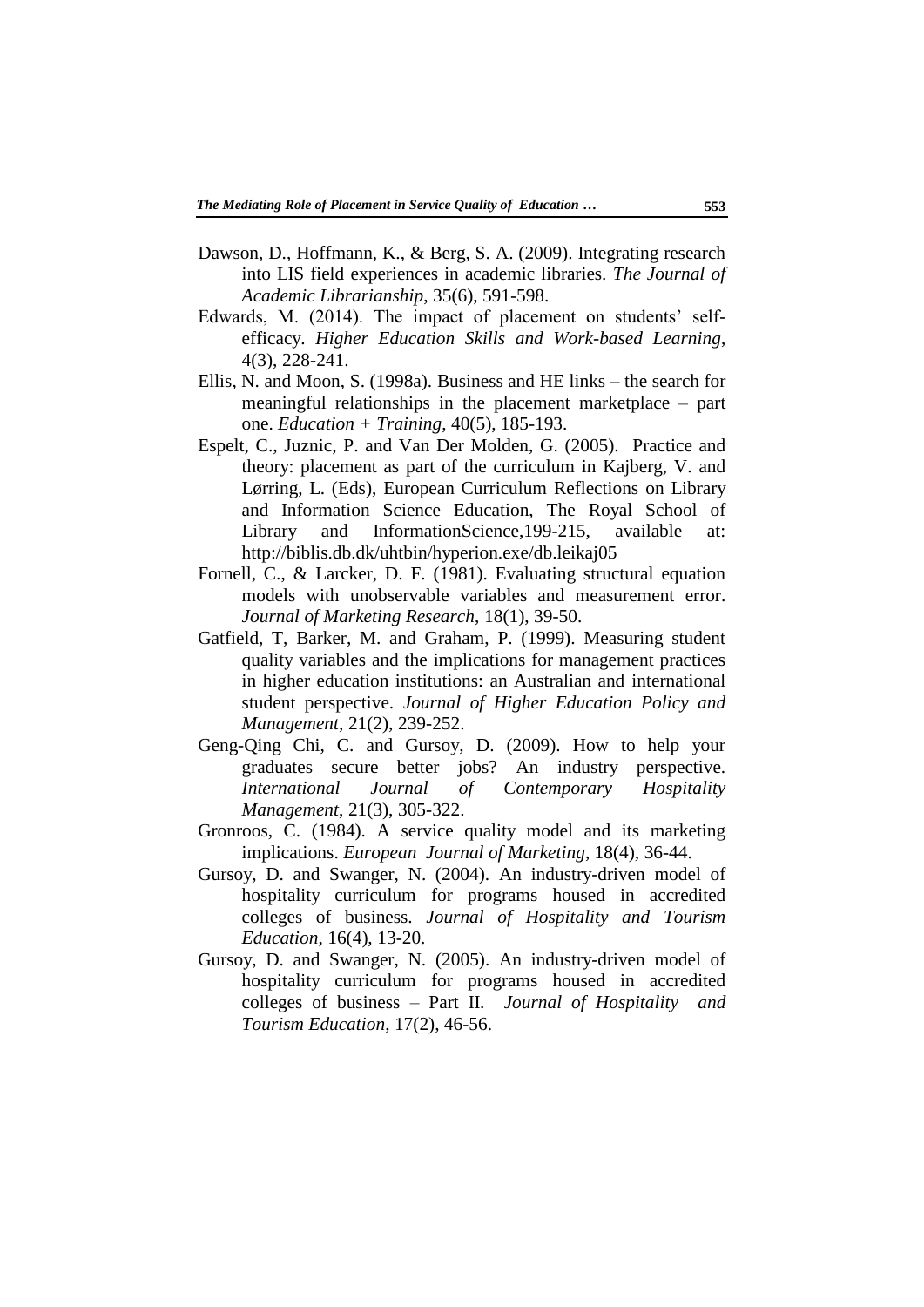- Gruber, T., Fuss, S., Voss, R., and Zikuda, G. M. (2010). Examining student satisfaction with higher education services-using a new measurement tool. *International Journal of Public Sector Management*, 23(2), 105-123.
- Hair, J. F. Jr; Black, W.C.; Babin, B.J.; Anderson, R.E; Tatham, R.L. (2006). *Multivariate Data*
- *Analysis*, sixth edition, Prentice Hall, New York, NY.
- Hair, J.F. Jr; Black, W.C.; Babin, B.J.; Anderson, R.E; Tatham, R.L. (2010). *Multivariate Data*
- *Analysis: A Global Perspective*, Prentice Hall, New York, NY.
- Hameed, A., & Amjad, S. (2011). Students' satisfaction in higher learning institutions: A case study of COMSATS Abbottabad, Pakistan. *Iranian Journal of Management Studies*, 4(1), 63-77.
- Helgesen, O., and Nesset, E., (2007). What accounts for students loyalty? Some field study Evidence. *International Journal of Educational Management*, 21(2), 126- 143.
- Hill, F. (1995). Managing service quality in higher education: the role of students as primary consumer. *Quality Assurance in Education*, 3(3), 10-21.
- Huang, Q. (2010). The relationship between service quality and student satisfaction in higher education sector: A case study on the undergraduate sector of Xiamen University of China. *AU Journal of Management, 8(1), 38-44.*
- Jain, R., Sahney, S. and Sinha, G. (2013). Developing a scale to measure students" perception of service quality in the Indian context. *The TQM Journal*, 25(3), 276-294.
- Jerry, C. O., and Jacob, J. (1972). Cue utilization in the quality perception process, in SV –proceedings of the third annual conference of the Association for Consumer Research, eds. M. Venkaresan, Chicago, IL: *Association for Consumer Research*, 167-179.
- Johnson, D. and Tilley, F. (1999). HEI and SME Linkages: recommendations for the future. *International Small Business Journal*, 17(4), 66-81.
- Juznic, P. and Pymm, B. (2011). Students on placement: a comparative study. *New Library World*, 112(5/6), 248-260.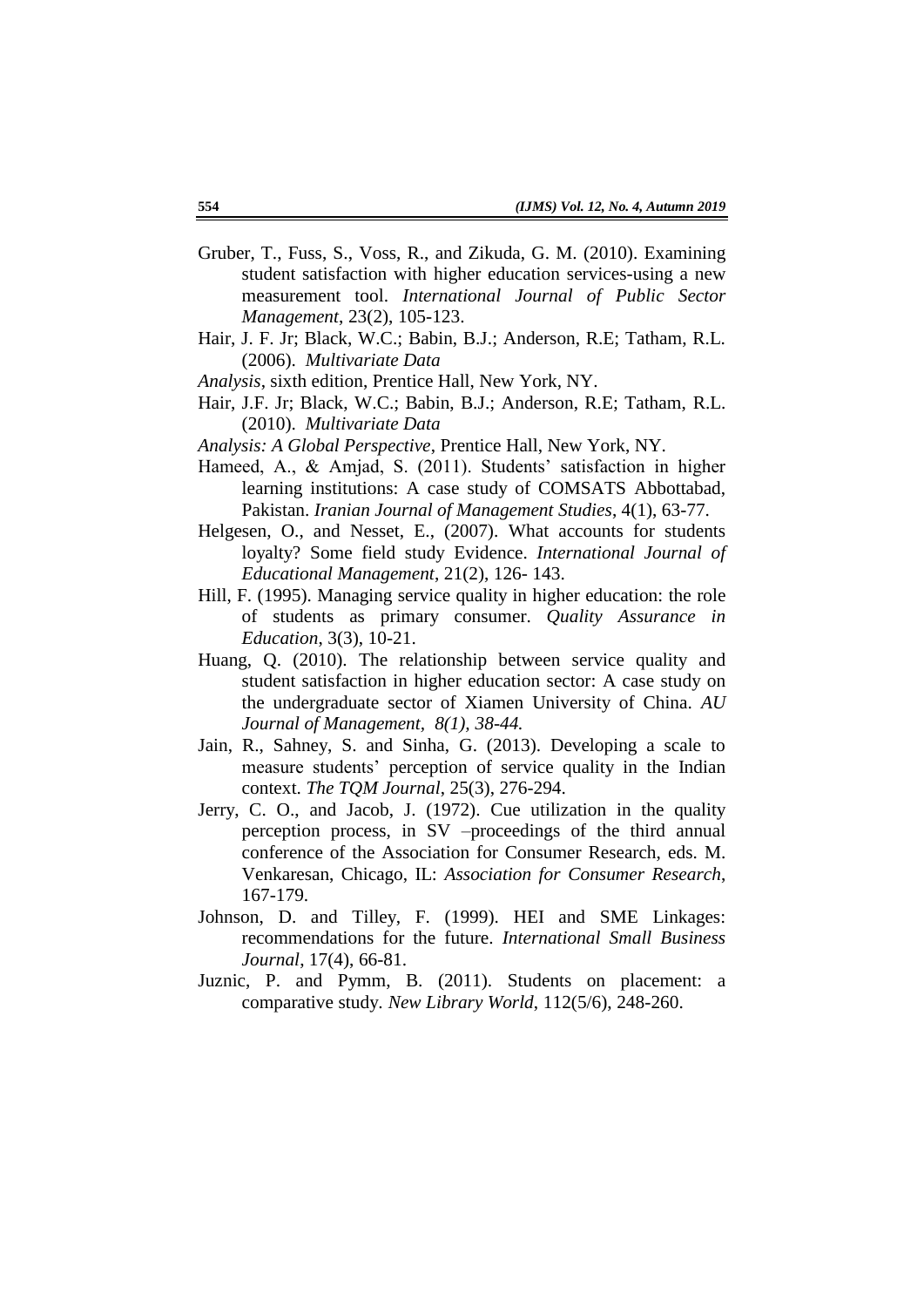- Kaur, H., & Bhalla, G. S. (2015). Satisfaction of students towards quality in higher education-a study of HE sector Punjab (India). *Pacific Business Review International*, 18(6), 83-91.
- Kemboi, A., Biwott, K. G., and Tarus, K. T. (2014). Service quality as a catalyst for customer satisfaction of small and medium sized enterprises (SMEs) in Kitale Municipality, Kenya. *International Journal of Business and Management Review*, 2(4), 71-79.
- Kwan, P. Y. K., & Ng, P. W. K. (1999). Quality indicators in higher education comparing Hong Kongand China"s students. *Managerial Auditing Journal*, 14(1/2), 20-27.
- Kwek, C. L. et al. (2010). The inside-out and "outside-in" approaches on students" perceived service quality: an empirical evaluation. *Management Science and Engineering,* 4(2), 1-26.
- Lewis, B. (1989). Quality in the service sector a review. *International Journal of Bank Marketing*, 7(5), 4-12.
- MOHE (2010). Ministry of Higher education: Macro Data of Higher Education. Available at http://www.mohe.gov.my
- Navarro, M. M., Iglesias, M. P., & Torres, P. R. (2005). A new management element for universities: Satisfaction with the offered courses. *International Journal of Educational Management,* 19(6), 505-526.
- Oldfield, B. M. & Baron, S. (2000). Student perceptions of service quality in a UK university business and management faculty. *Quality Assurance in Education*, 8(2), 85-95.
- Osman, A. R., Saputra, R., & Luis, M. (2018). Exploring mediating role of institutional image through a complete structural equation modeling (SEM): A perspective of higher education. *International Journal for Quality Research*, 12(2), 517-536.
- Parasuraman, A., Zeithaml, V.A. and Berry, L.L. (1988). SERVQUAL: a multiple-item scale for measuring consumer perceptions of service quality. *Journal of Retailing*, 64(1), 12- 40.
- Parasuraman, A., Zeithaml, V.A. & Berry, L.L. (1991). Refinement and reassessment of the SERVQUAL scale. *Journal of Retailing*, 67(4), 420-450.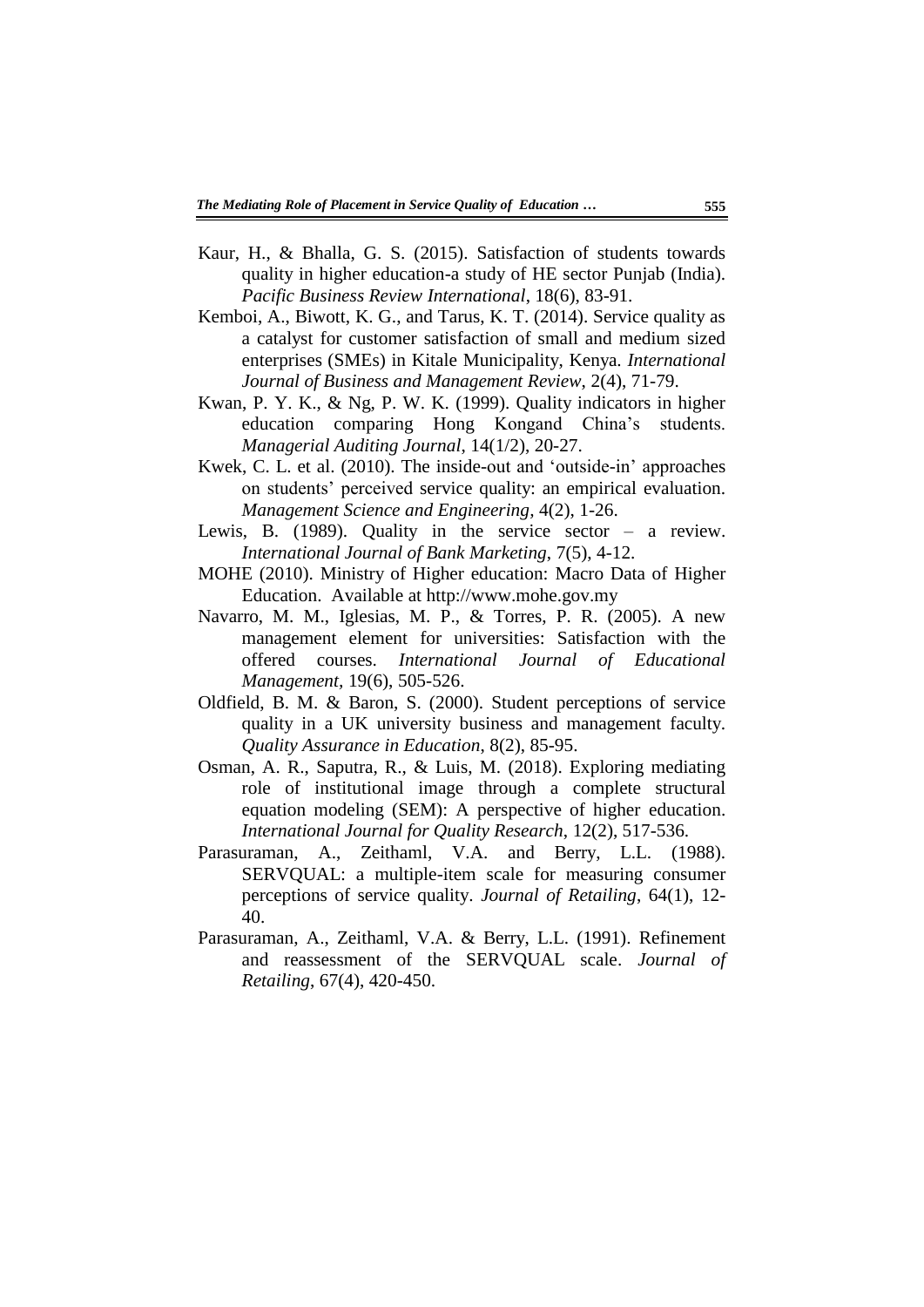- Passey, D. & Samways, B. (2016). *Information Technology: supporting change through teacher education*, Springer, London: Chapman and Hall.
- Porral, C. C., Mangin, L. P. J., & Corti, N. I. (2013). Perceived quality in higher education: an empirical study. *Marketing Intelligence & Planning*, 31(6), 601-619.
- Rehman, S. & Chaudhry, A. (2005). KM education in LIS Programs. *Education for Information*, 23(4), 245-58.
- Richardson, S. P., Dick, S. A., & Jain, K. A. (1994). Extrinsic and intrinsic cue effects on perceptions of store brand quality. *Journal of Marketing*, 58(4), 28- 36.
- Robinson, S. (1999). Measuring service quality: current thinking and future requirements. *Marketing Intelligence and Planning*, 17(1), 21-32.
- Rudhumbu, N., Tirumalai, A., & Kumari, B. (2017). Factors that influence undergraduate students' choice of a university: A case of Bortho University in Botswana. *Internatinal Journal of Learning and Development*, 7(2), 27-37.
- Sakthivel, P. B., Rajendran, G., & Raju, R. (2005). TQM implementation and students satisfaction of academic performance. *The TQM Magazine*, 17(6), 573-89.
- Sarpkaya, R. (2010). Factors affecting individual education demand at the entrance to university: Adnan menderes university sample. *Educational Sciences: Theory and Practice*, 10(1), 475-488.
- Sirat, M. (2008). The impact of September 11 on international student flow into Malaysia: Lessons learned. *International Journal of Asia Pacific Studies*, 4(1), 79-95.
- Saupe, J. (1990). *The Functions of Industrial Research*. The Association of Institutional Research, Tallahasee, FL.
- Subrahmanyam, A. (2017). Relationship between service quality, satisfaction, motivation and loyalty: A multi-dimensional perspective. *Quality Assurance in Education*, 25(2), 171-188.
- Sulieman, A. (2013). Basic dimensions of the (SERVQUAL model) and its impact on the level of customer satisfaction: an empirical study of the housing bank in Karak, Jordan. *European Scientific Journal*, 9(1), 21-34.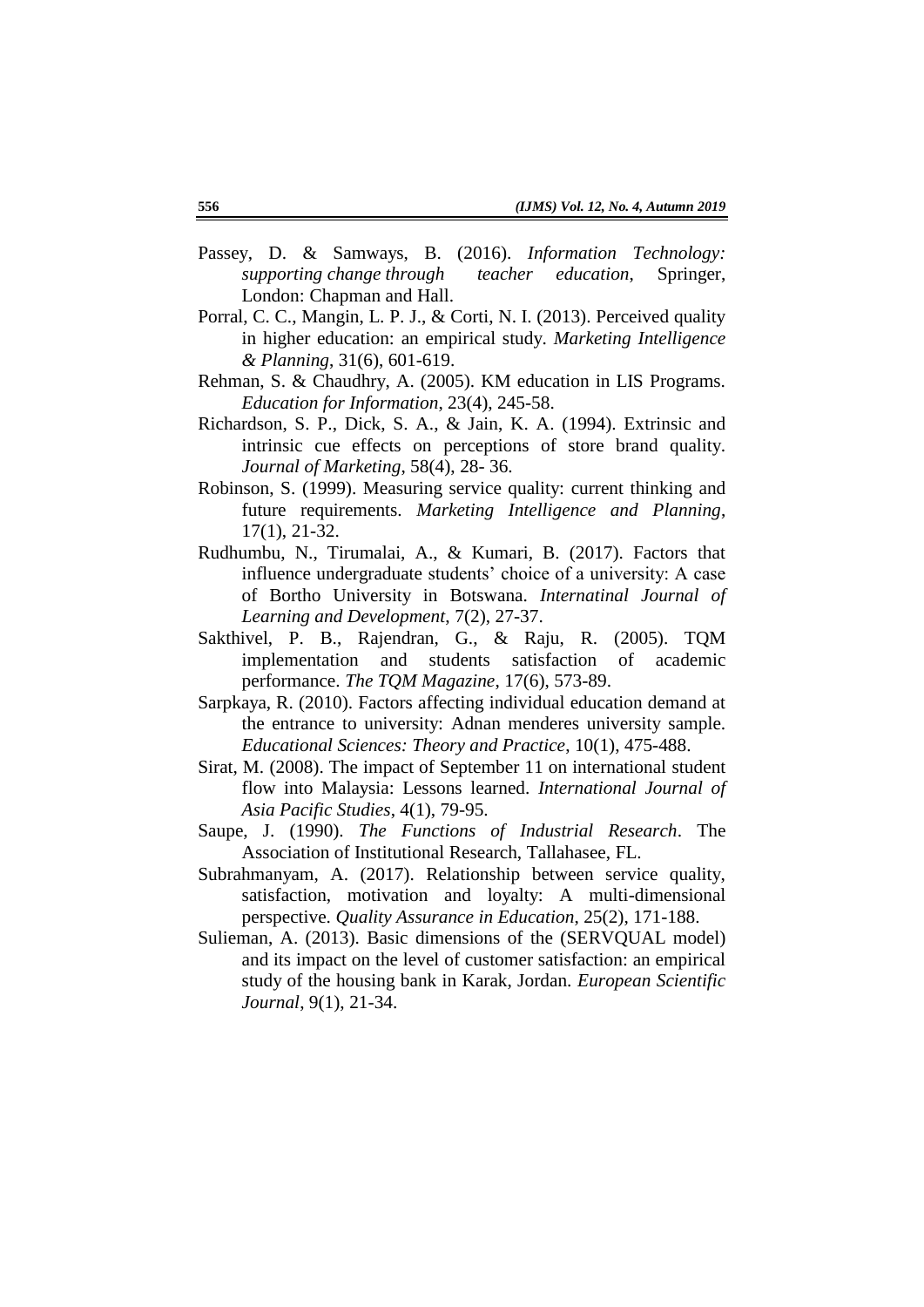- Sultan, P. and Wong, Y. H. (2012). Service quality in a higher education context: an integrated Model. *Asia Pacific Journal of Marketing and Logistics*, 24(5), 755-784.
- Sureshchandar, G. S., Rajendran, C., and Anantharaman, R. N. (2002). The relationship between service quality and customer satisfaction – a factor specific approach. *Journal of Services Marketing*, 16(4), 363-379.
- Senthikumar, N., and Arulraj, A. (2011). SQM-HEI determination of service quality measurement of higher education in India. *Journal of Modelling in Management*, 6(1), 60-78.
- The Sun Daily (2015). *Malaysia has one of the highest proportions of international students pursuing higher education*, January 29, Malaysia.
- Turkyilmaz, A. and Ozkan, C. (2007). Development of a customer satisfaction index model. *Industrial Management and Data Systems*, 107(5), 672-687.
- Juznic, P. and Pymm, B. (2011). Students on placement: a comparative study. *New Library World*, 112(5/6), 248-260.
- Zainudin, A. (2012). *Structural equation modeling using AMOS graphics*. PENERBIT PRESS, University Technology Mara, Malaysia.
- University of Ulster (2001). Faculty placement guide for students and employers. Available at: www.infe.ulst.ac.uk/informatics/placements/
- Walsh, D. F. and Byrne, S. (2013). Student placement service. An exploratory investigation of employer retention and a "priority partner" intervention. *Education + Training*, 55(2), 139-158.
- Waugh, R. (2002). Academic perceptions of administrative quality at universities. *Journal of Educational Administration*, 40(2), 172- 188.
- Walo, M. (2001). Assessing the contribution of internship in developing Australian tourism and hospitality students' management competencies. *Asia-Pacific Journal of Cooperative Education*, 2(1), 12-28.